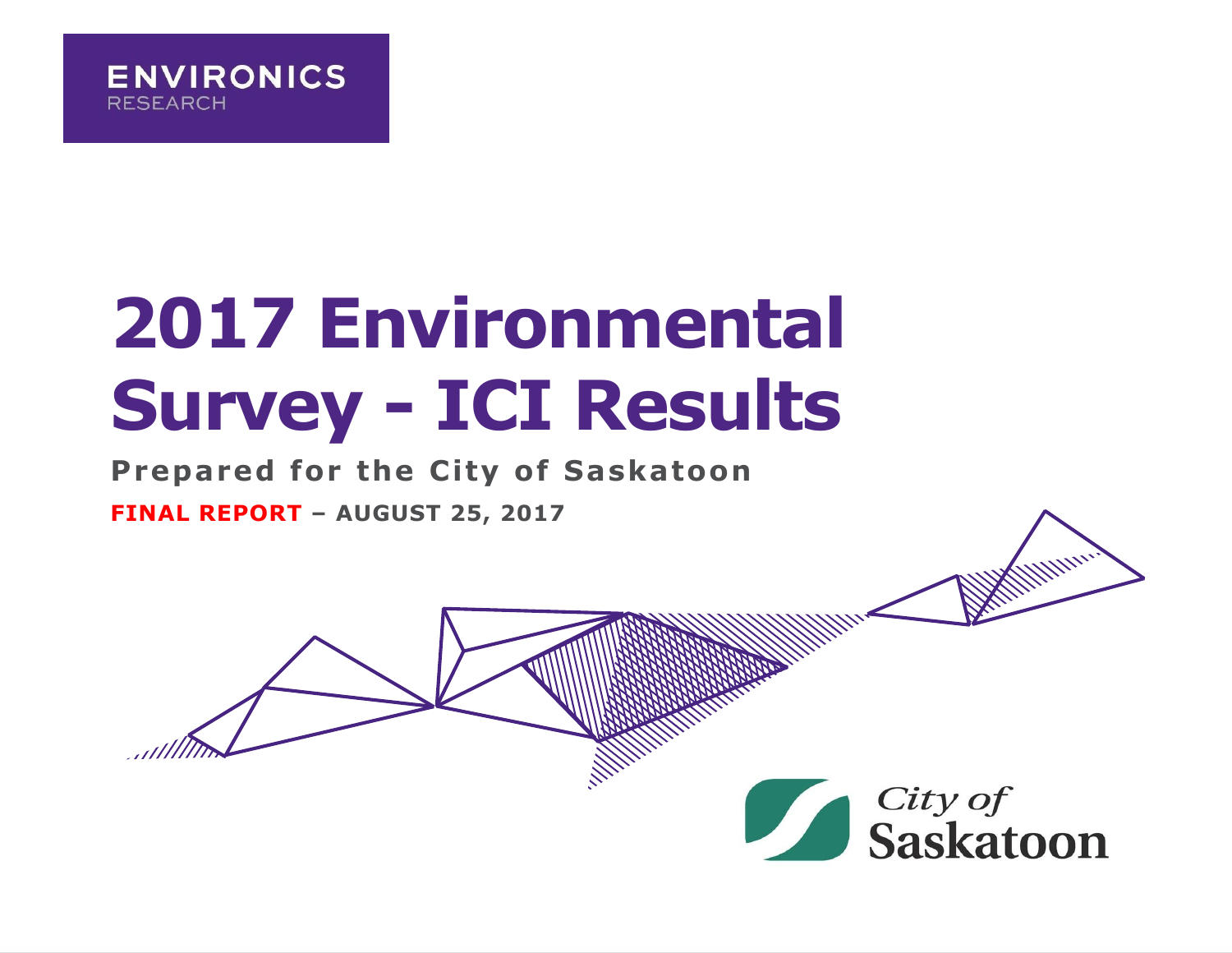## **TABLE OF CONTENTS**

|                                                      | Page |
|------------------------------------------------------|------|
| <b>Summary</b>                                       | 3    |
| Methodology                                          | 5    |
| <b>Profile of Respondents</b>                        | 6    |
| <b>Environmental Attitudes and Behaviours</b>        | 10   |
| Perceptions of Saskatoon's Environmental Performance | 22   |
| <b>Views Regarding Climate Change</b>                | 25   |
| <b>Corporate Environmental Perceptions</b>           | 29   |
| <b>Information Sources</b>                           | 31   |
| <b>Conclusions and Recommendations</b>               | 33   |



**\\\\\\\\** 

**CITY OF SASKATOON ENVIRONMENTAL SURVEY 2017 | ICI SURVEY 2**

http://www.marchitech.com/www.marchitech.com/www.marchitech.com/www.marchitech.com/www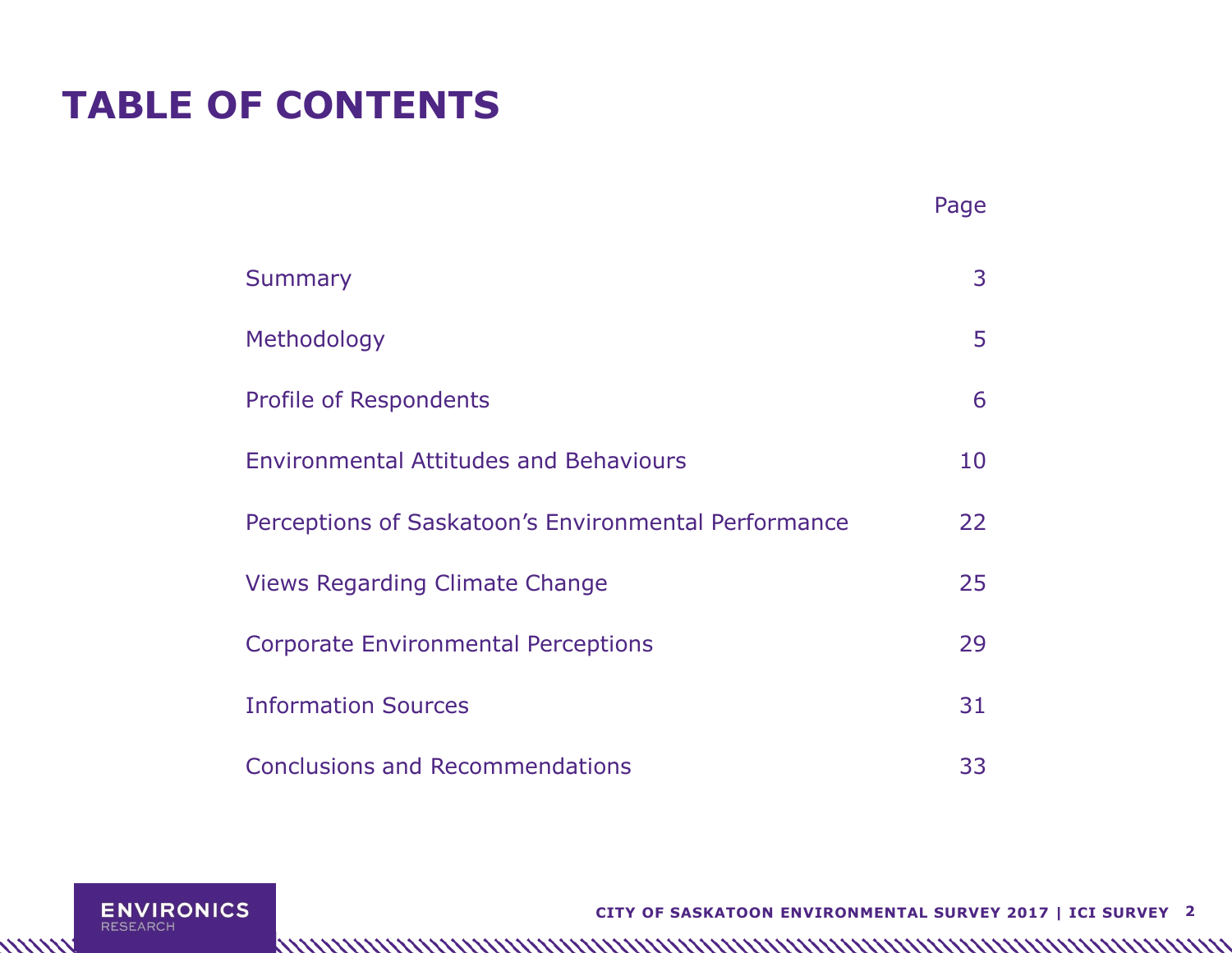### **EXECUTIVE SUMMARY**

#### **Environmental Attitudes and Behaviours**

- ▶ Six in ten Saskatoon Institutional, Commercial and Industrial (ICI) representatives say *protecting the environment* is a major issue for their organization, with this sentiment more likely to be shared by larger organizations. *Meeting industry best practices* and *following government regulations* are the key issues for organizations, with *utility and property tax rates* less of a concern.
- ▶ When asked to identify the most important environmental issue facing the city, ICI representatives are most likely to be concerned about waste management issues, particularly the availability of recycling and the amount of waste that ends up in the landfill. Issues related to climate change, such as emissions and the impacts of extreme weather, are less prominent.
- ▶ Eight in ten organizations frequently dispose of hazardous waste properly and turn off lights and electronics when not in use. Participation in other environmentally-friendly activities is less frequent, with employers least likely to subsidize transit passes for employees.
	- ▶ For some of these activities, the key barriers to implementation on a more consistent basis appears to be practical considerations (e.g. not having space for compost, using very little water) as well as difficulty changing ingrained habits (e.g. forgetting to leave lights on, not directing employees to stop idling vehicles). The cost of making changes is a secondary consideration.
- ▶ When asked to identify which types of environmentally friendly improvements have made at their organizations, ICI representatives are most likely to mention that they installed energy-efficient lighting and programmable thermostats to reduce consumption during off-peak times.
	- ▶ The cost of installing better insulation/windows, water-saving equipment and solar panels is more likely to be a prominent barrier to ICI representatives. The fact that approximately one half of organizations do not have control over their buildings is also a significant factor that prevents ICI representatives from making these improvements.

▶ More than half of Saskatoon organizations always or often purchase environmentally-friendly products and services. Just three in ten indicate they have an environmental sustainability plan in place, with this more likely to be the case among larger companies with 50+ employees.

**ENVIRONICS RESEARCH**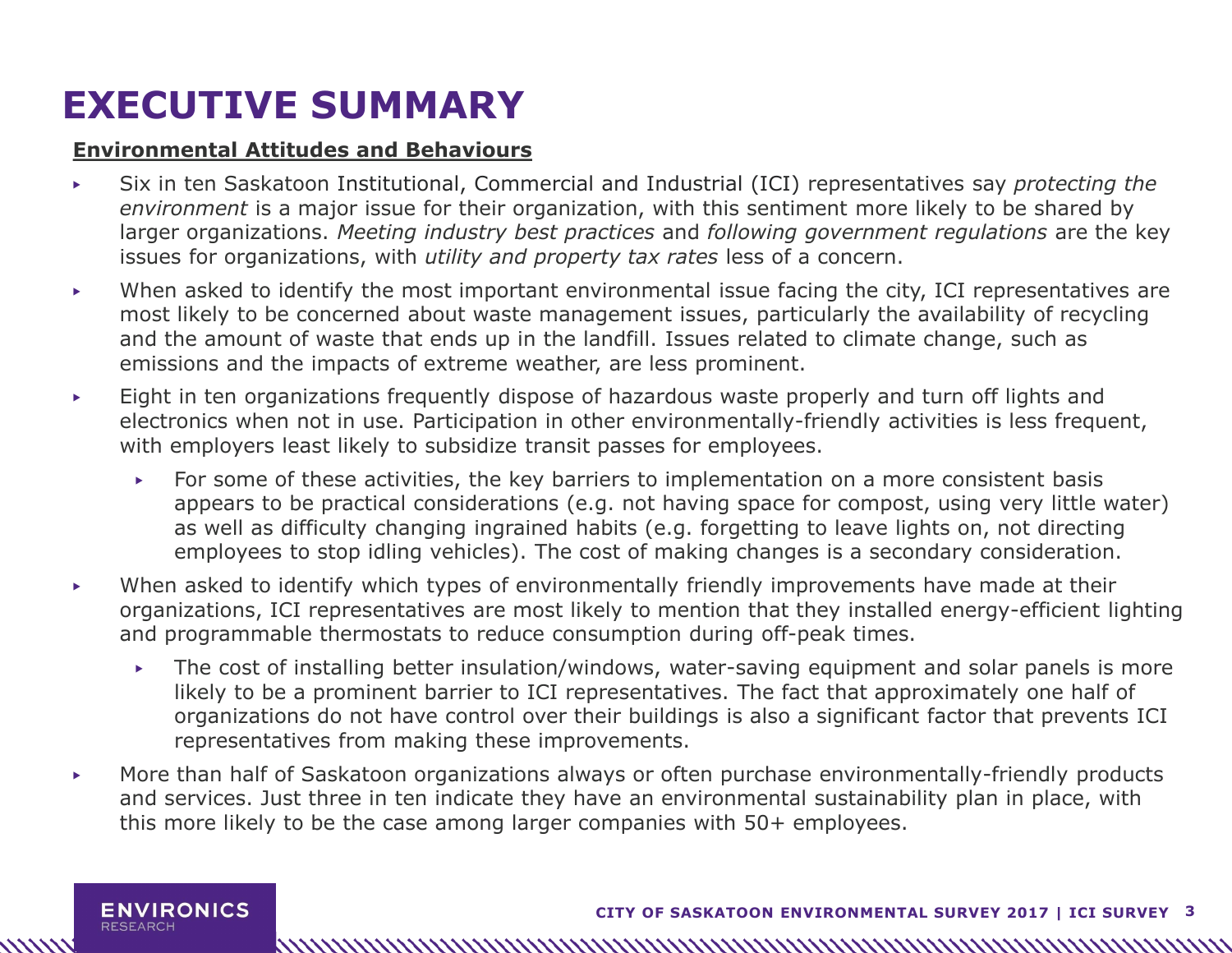### **EXECUTIVE SUMMARY** CONTINUED

#### **Perceptions of Saskatoon's Environmental Performance**

▶ Three in ten consider the City of Saskatoon to be doing an excellent or good job in helping organizations reduce their environmental impact, with this sentiment fairly consistent across different types of ICI organizations. When asked how interested they would be in having the City support ICIs' efforts to reduce their environmental impact, more than eight in ten indicate they would consider this, with public sector and more environmentally-conscientious organizations more likely to desire this support.

#### **Views Regarding Climate Change**

- ▶ Three in ten organizations believe climate change will significantly impact their operations, with large organizations most likely to expect that climate change will negatively impact their organizations. ICI representatives' primary concerns related to the impact of climate change include higher costs for energy, insurance and public services.
- ▶ More than half of organizations believe they are at least somewhat prepared to deal with extreme storms and flooding, with the level of preparedness also relatively high for tornadoes and air/water quality issues. Public sector organizations are more likely than private businesses and not-for-profits to say that they are at least somewhat prepared for these impacts.

#### **Corporate Environmental Perceptions**

▶ More than four in five organizations strongly agree that their clients expect them to act in an environmentally responsible manner, with most believing they do more than other organizations to protect the environment. Only three in ten agree that organizations elsewhere in Canada face fewer environmental regulations than firms based in Saskatchewan.

#### **Information Sources**

**RESEARCH** 

▶ Organizations are most likely to obtain information about environmental issues online, or from a wide array of local, national and international media sources. Larger organizations are more likely than smaller ones to access information from their own internal sources, with professional and trade associations also playing a key role. About one in ten ICI representatives indicate that they rely on government sources for this information.

**ENVIRONICS** 

www.manumumumumumumumumumumumumumumum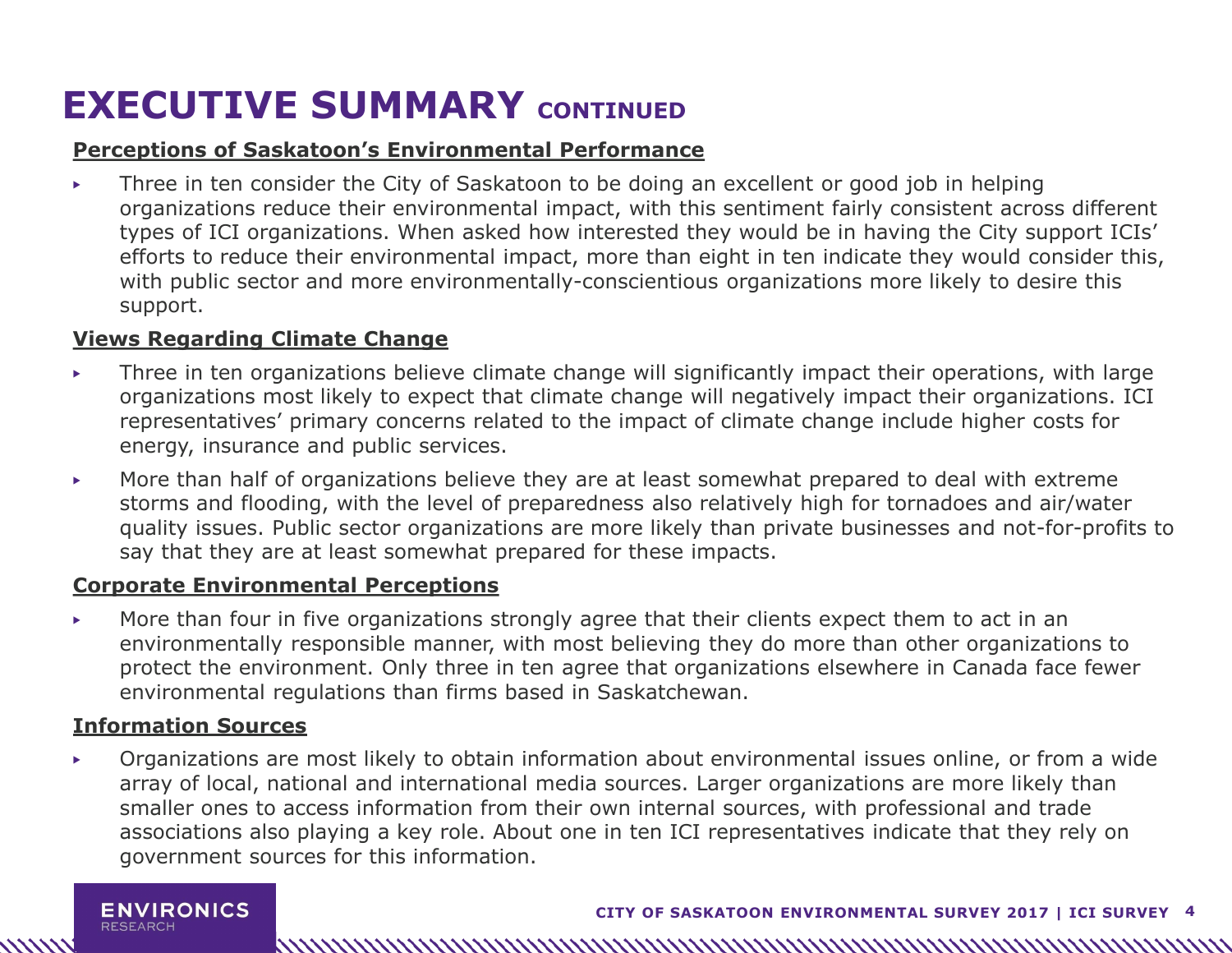## **INTRODUCTION & METHODOLOGY**

- ▶ The City of Saskatoon required a better understanding of environmental attitudes and behaviours, perceived barriers to taking environmental actions, and perceptions of the City's environmental performance among representatives of Institutional, Commercial and Industrial (ICI) organizations.
- ▶ Environics conducted a telephone survey with representatives of ICI organizations operating in Saskatoon. This included businesses, not-for-profit organizations, and health and educational sector representatives. Contact information for these organizations was obtained from lists purchased by Environics.
- $\blacktriangleright$  A total of n=151 respondents were interviewed by telephone between June 29<sup>th</sup> and July 19<sup>th</sup>, 2017. The following quotas were in place for the organization sector and size (based on the number of employees):

| <b>Organization Type</b>                          | <b>Number of interviews</b> |
|---------------------------------------------------|-----------------------------|
| <b>Business</b>                                   | 108                         |
| Not-for-profit organizations                      | 31                          |
| Institutional (e.g. health care, education, etc.) | 12                          |
| <b>TOTAL</b>                                      | 151                         |
|                                                   |                             |
| <b>Number of Employees</b>                        | <b>Number of interviews</b> |
| < 10                                              | 76                          |
| $10 - 49$                                         | 51                          |
| $50+$                                             | 24                          |

 $\triangleright$  The margin of error for a sample size of n=151 is  $+/- 7.98\%$ , 19 times out of 20.

*Results in this report may not add to 100% due to rounding or multiple responses. Net results cited in the text may not exactly match individual results shown in the charts due to rounding.* 



////////

http://www.marchitech.com/www.marchitech.com/www.marchitech.com/www.marchitech.com/www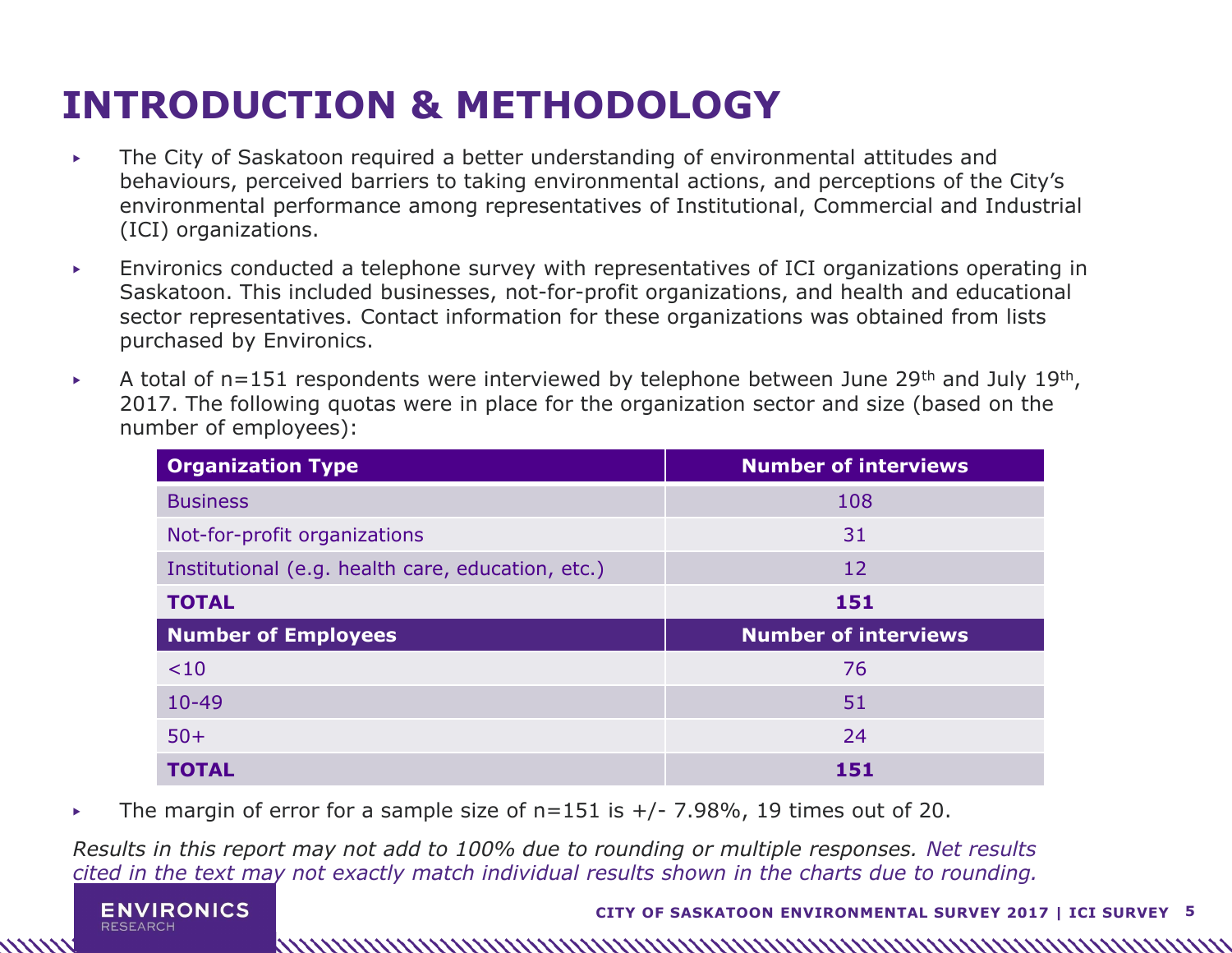# **Profile of Respondents**

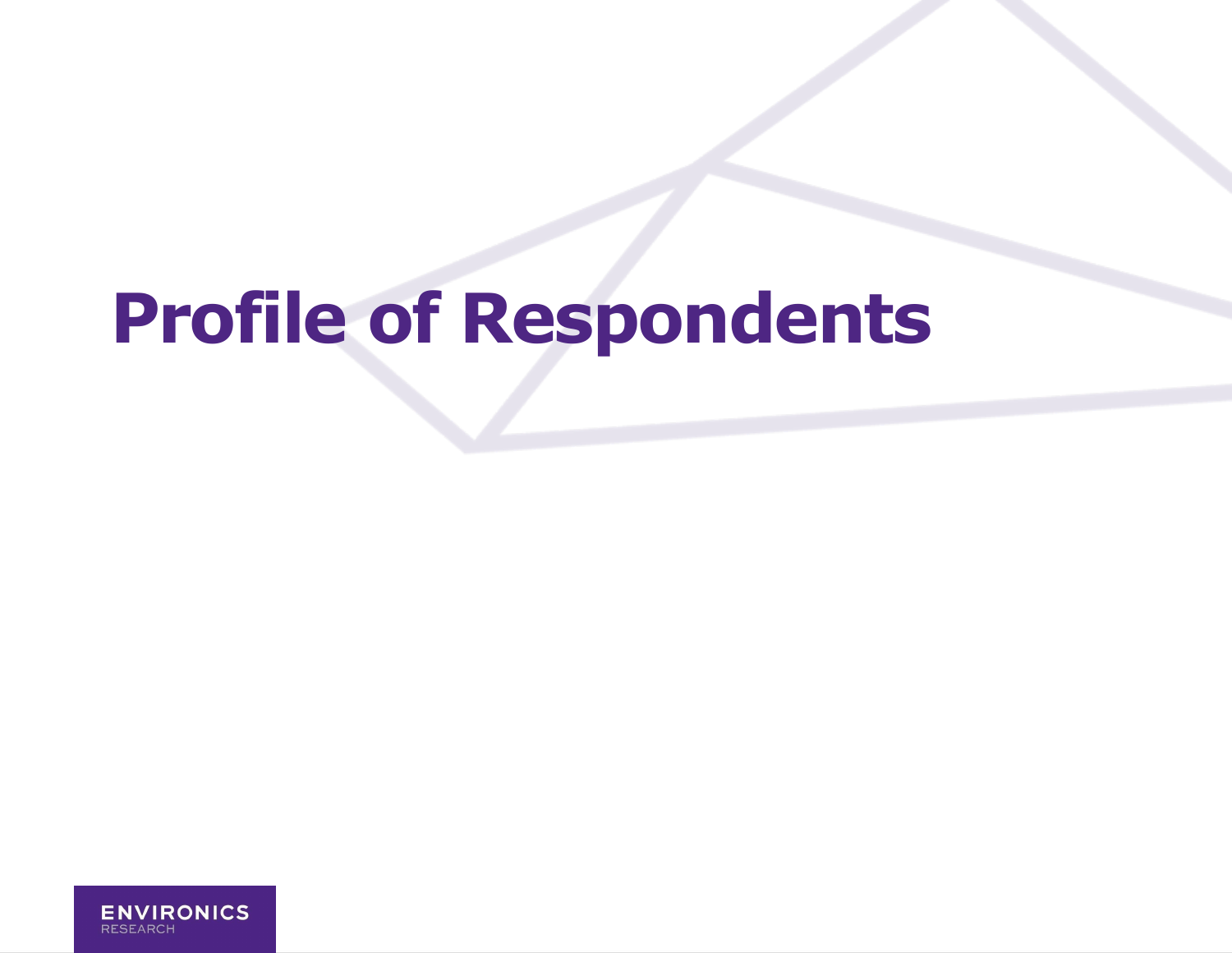### **DEMOGRAPHIC PROFILE**









- QD7. Is your organization headquartered in Saskatoon?
- QD8. What is the scope of your organization? Is it...
- QD4. Is your organization a...

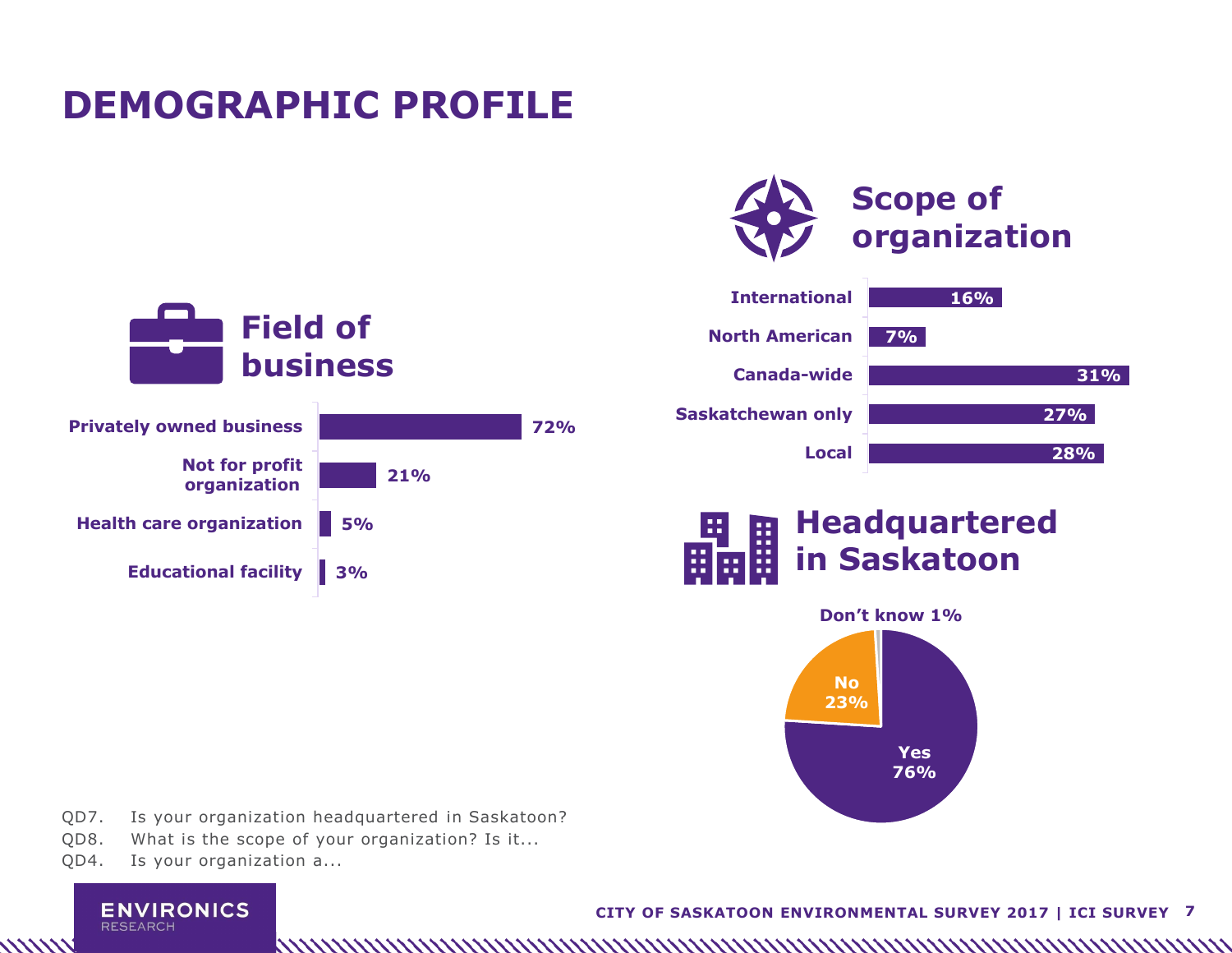

QD3. And what is your role within the organization?

**ENVIRONICS** 

**RESEARCH** 

- QD5. In which sector does your organization operate?
- QD6. How many full and part-time employees, including yourself, are currently employed at your operations in Saskatoon?

#### **CITY OF SASKATOON ENVIRONMENTAL SURVEY 2017 | ICI SURVEY 8**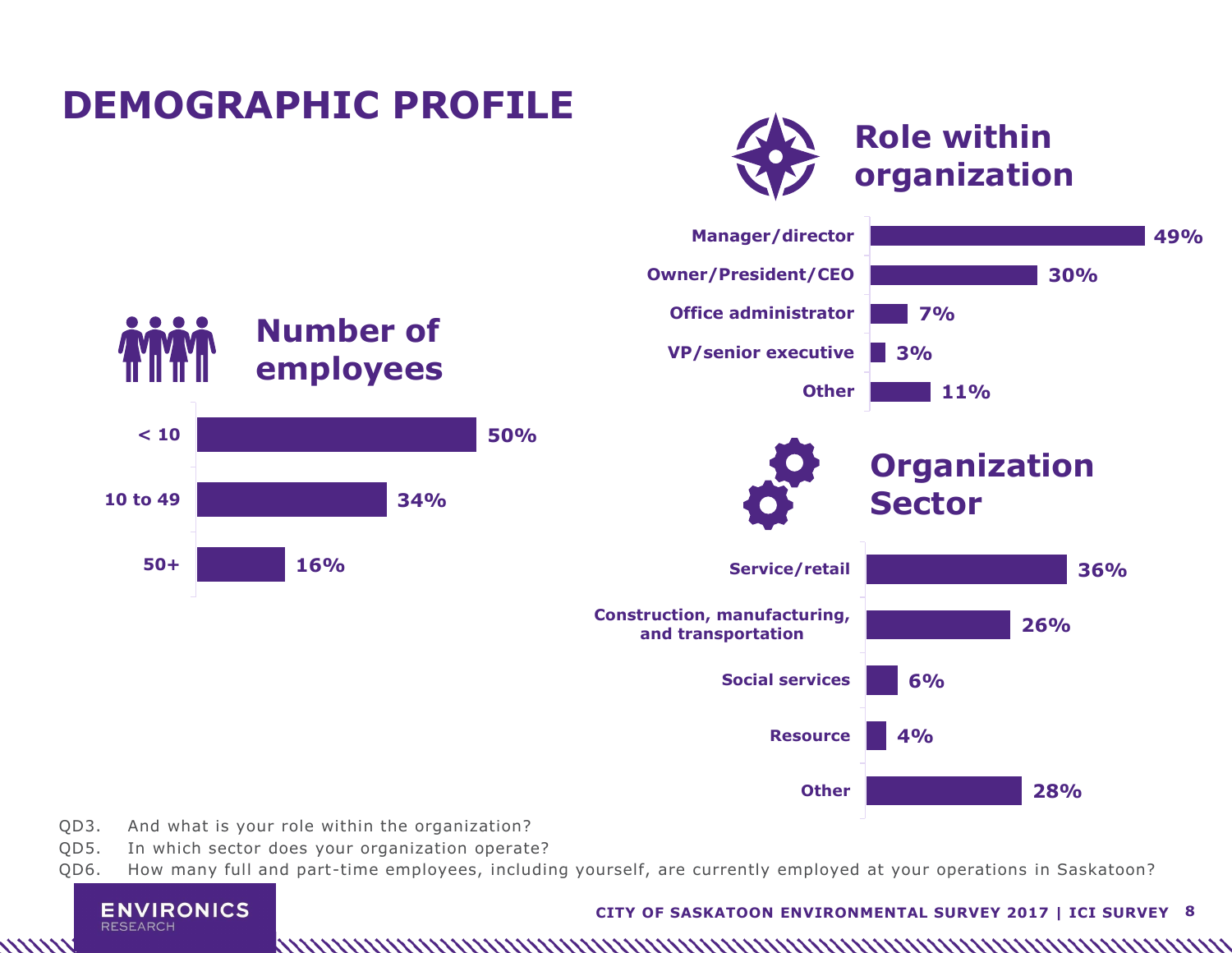## **RESPONSIBILITY FOR PROPERTY MANAGEMENT**

**Almost half of the organizations contacted are not responsible for managing their own properties.**



- **Yes, responsible for property management**
- **No, not responsible for property management**
- **Don't know/Not applicable**

Institutional organizations (75% vs. 45% among private businesses and not-for-profit organizations) and organizations with 50+ employees (71% vs. 42% among those with  $<$ 10 employees) are more likely to be responsible for managing their own properties.

Q3. Is your organization responsible for the property management of your office, location or facility?

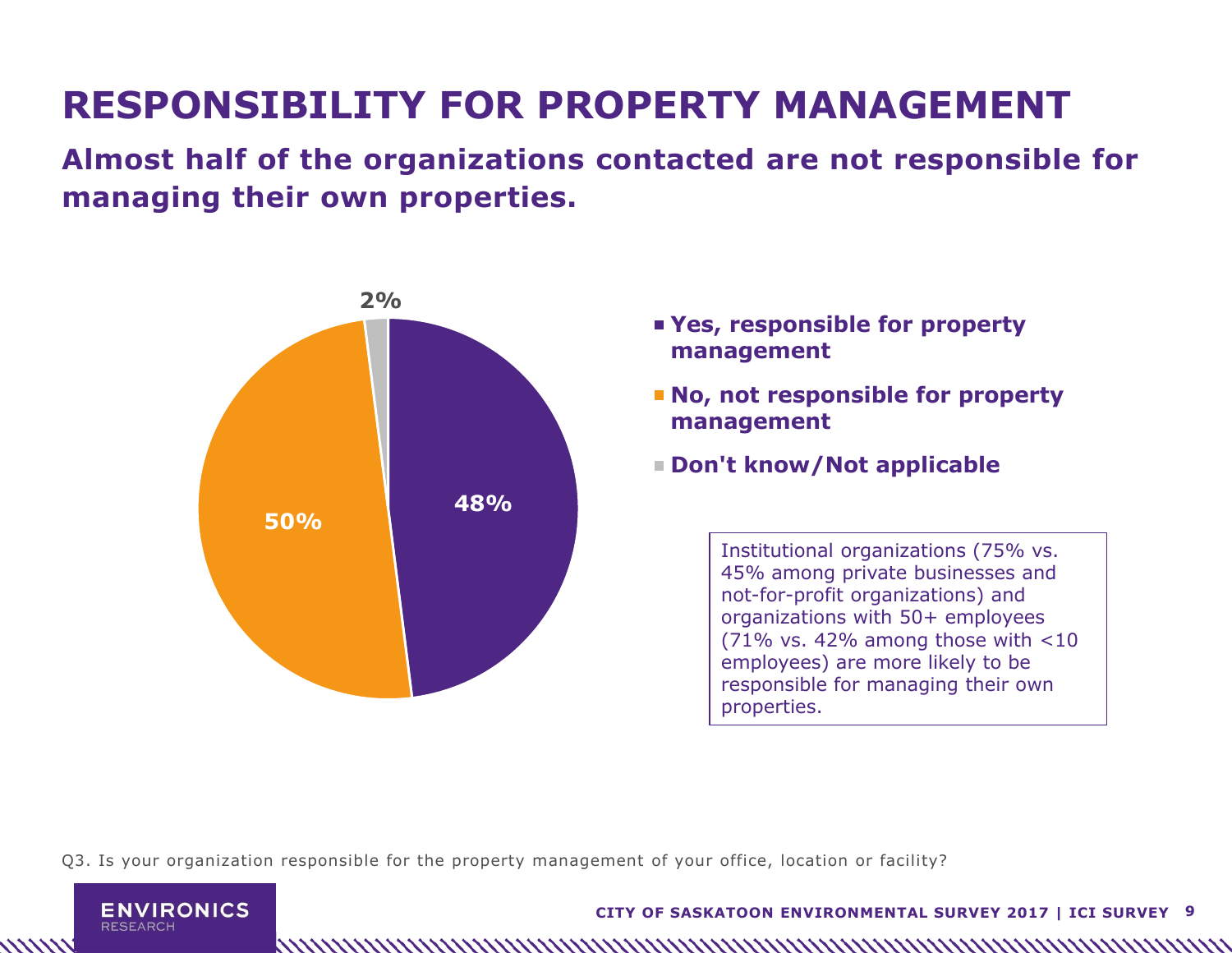# **Environmental Attitudes and Behaviours**

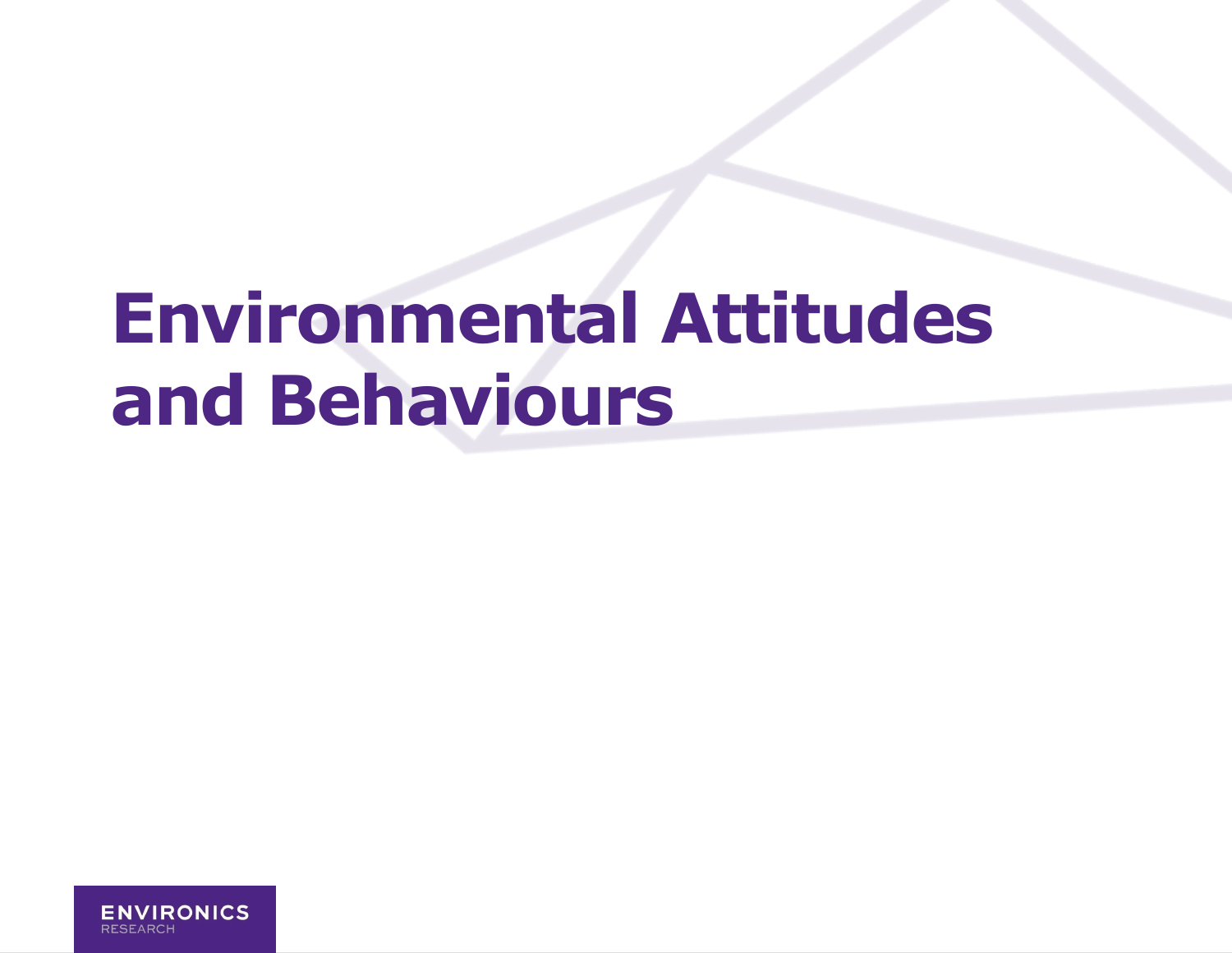## **ISSUE SALIENCE FOR SASKATOON ORGANIZATIONS**

#### **Six in ten Saskatoon ICI representatives say protecting the environment is a major issue for their organization.**



Larger organizations with 50+ employees are more likely than smaller organizations to say protecting the environment (79%) and corporate social responsibility (71%) are major issues.

Q1. How important are each of the following issues to businesses and organizations like yours? For each one, please indicate if this is a major issue, a minor issue or not an issue.

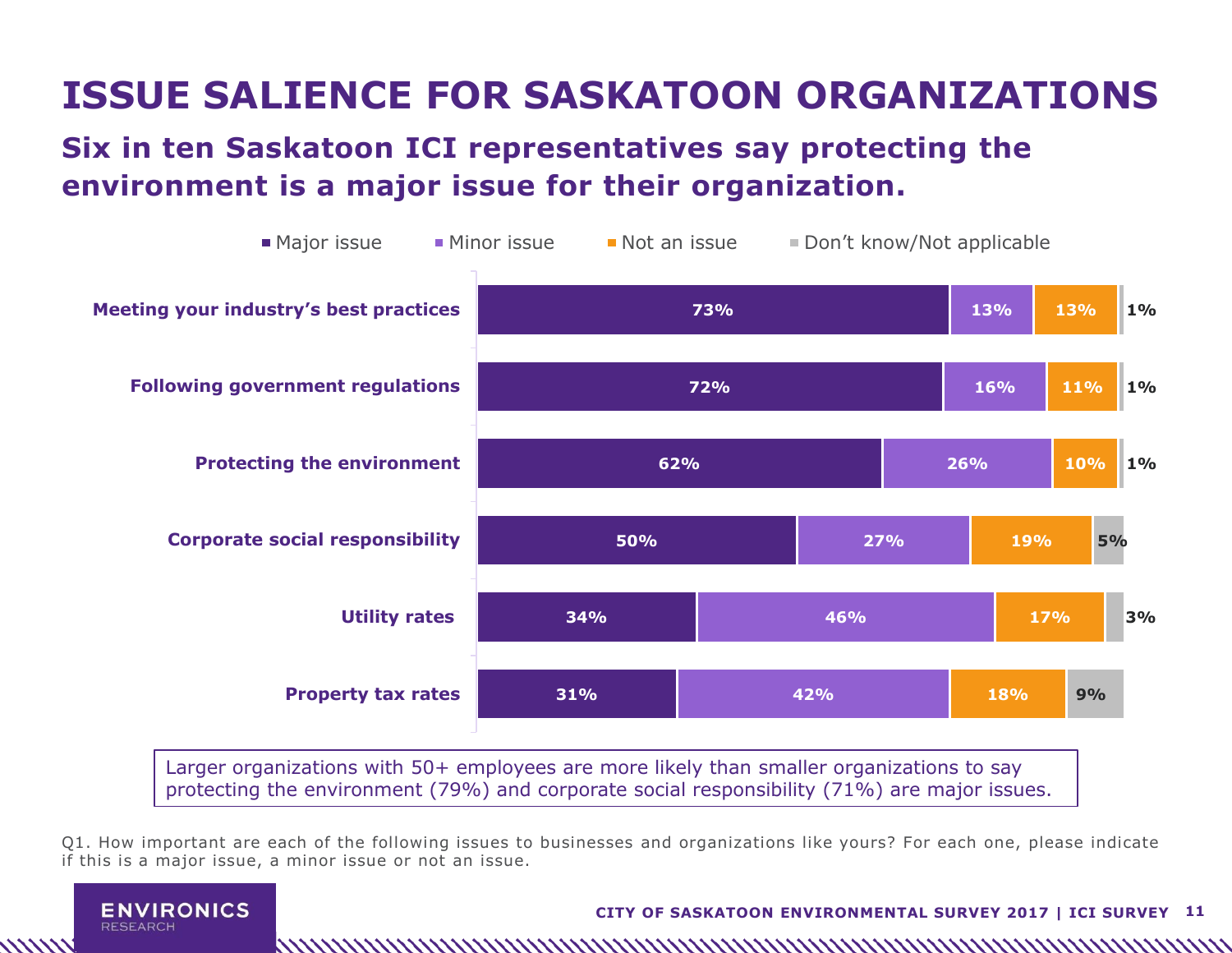### **MOST IMPORTANT ENVIRONMENTAL CHALLENGE**

#### **Organizations in Saskatoon are most likely to say waste and recycling services are the City's greatest environmental challenge.**

| Availabilty of recycling            |    | 26%                                                                     |
|-------------------------------------|----|-------------------------------------------------------------------------|
| Too much garbage sent to landfill   |    | 15%                                                                     |
| Not enough people taking action     | 7% |                                                                         |
| Better separation of waste          | 7% |                                                                         |
| Water conservation/high water use   | 5% |                                                                         |
| Amount of carbon emissions          | 5% |                                                                         |
| Climate change/global warming       | 5% |                                                                         |
| Traffic congestion/gridlock         | 5% | Waste management/recycling mentions: 52%<br>Water-related mentions: 12% |
| Poor water quality                  | 4% | Emissions/climate change mentions: 10%                                  |
| Litter/city cleanliness             | 4% |                                                                         |
| Org's ignoring environmental impact | 4% |                                                                         |
| Pollution                           | 4% |                                                                         |
| Poor transit system                 | 3% |                                                                         |
| Pollution in river/waterways        | 3% |                                                                         |
| Air quality                         | 3% |                                                                         |
| Lack of education/information       | 3% |                                                                         |
| Other*                              |    | 29%                                                                     |
| Nothing/Unsure                      |    | 20%                                                                     |

Q2. In your view, what are the most important environmental challenges facing Saskatoon today? \*Mentioned by 2% or fewer respondents.



**////////** 

http://www.marchitech.com/www.marchitech.com/www.marchitech.com/www.marchitech.com/www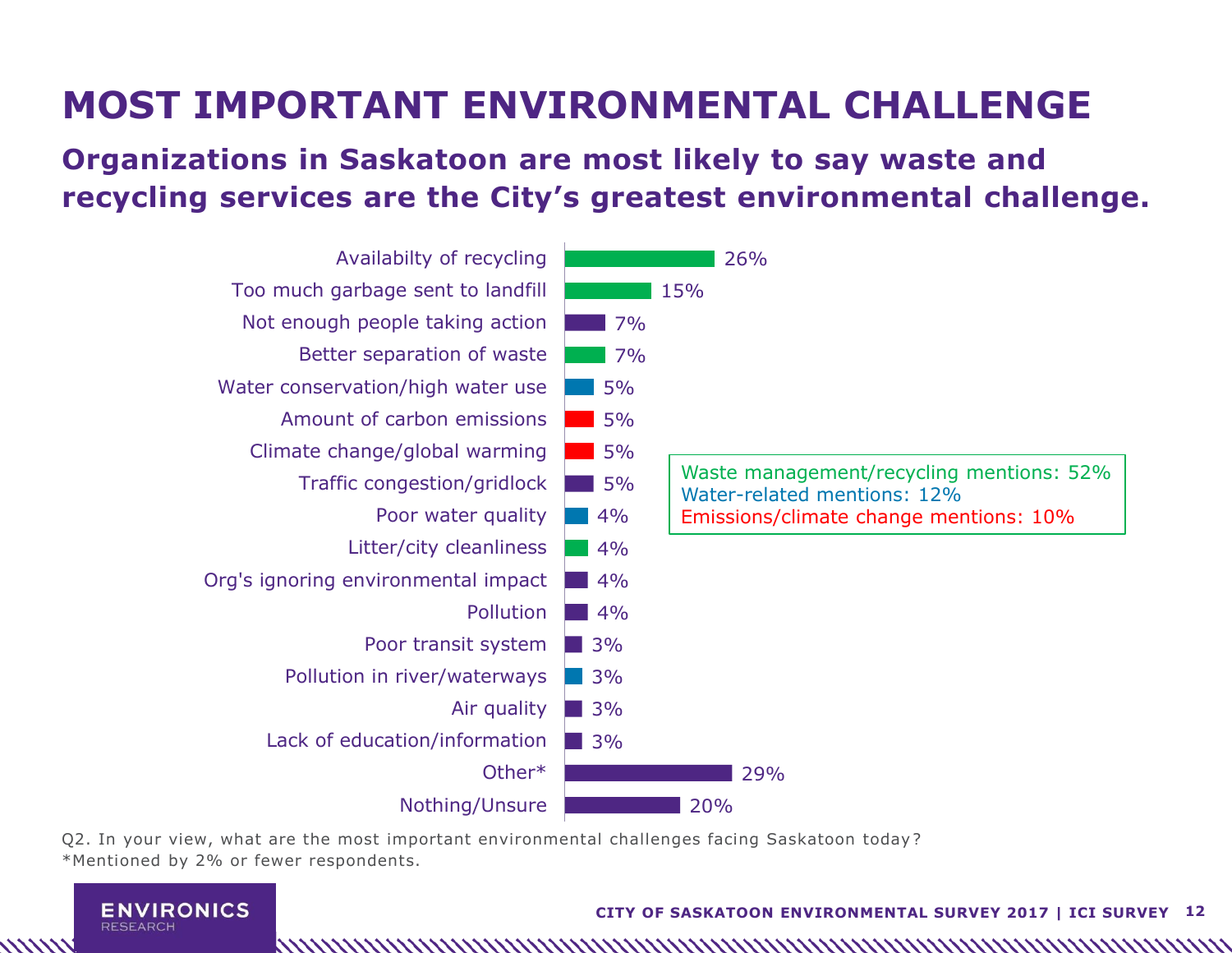# **FREQUENCY OF ENVIRONMENTAL BEHAVIOURS**

#### **Eight in ten organizations frequently dispose of hazardous waste properly and turn off lights and electronics when not in use.**



Q4. Which of the following activities does your organization take part in on a regular basis? For each one, please indicate if your organization always, often, sometimes, rarely or never does this, or if it is not applicable to your organization. \*Top-2 indicates those who always or often engage in this behaviour.

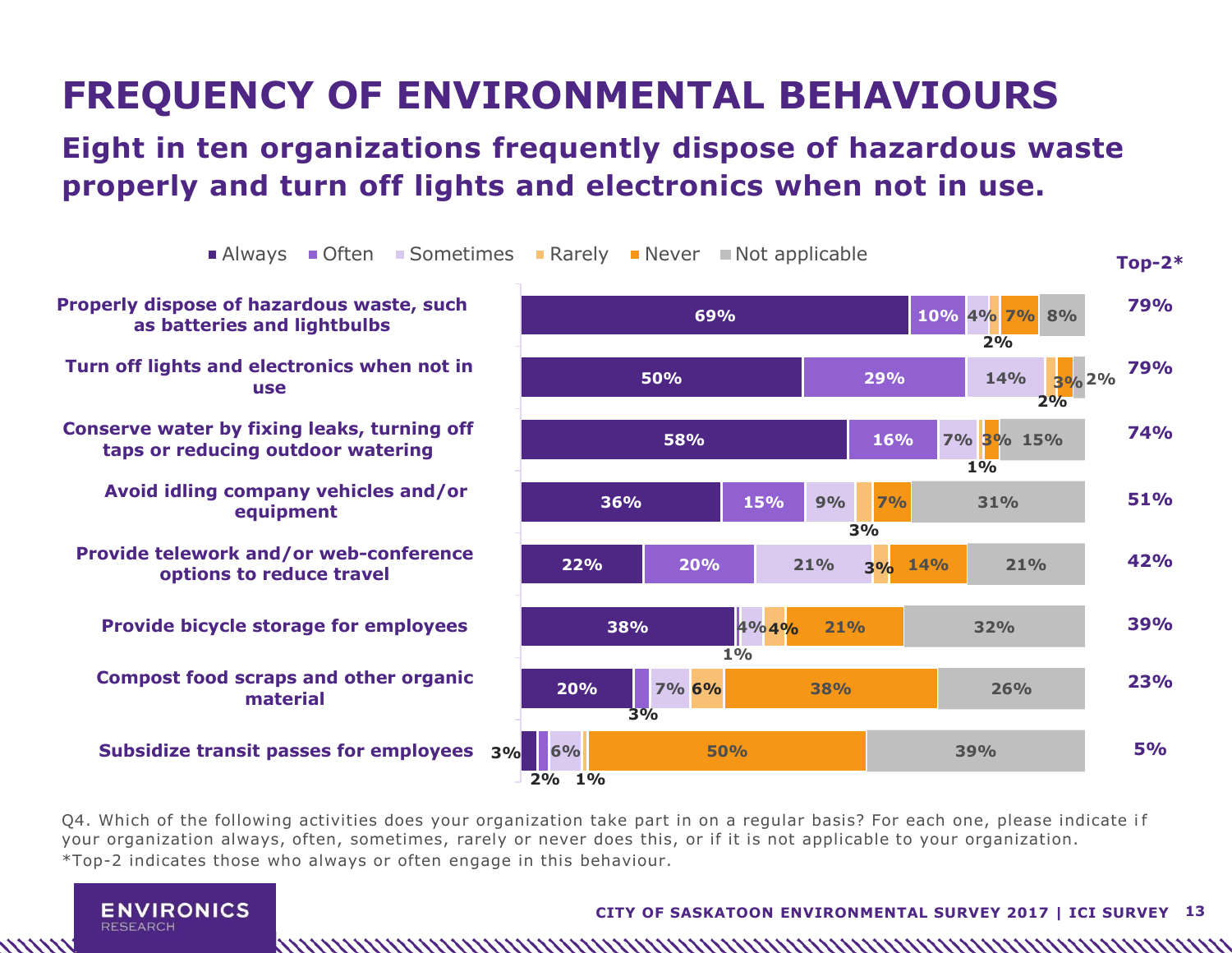

## **BARRIERS TO COMPOSTING**

#### **Lack of space and lack of waste produced are perceived as the two main barriers to composting at organizations.**



Q4A. What, if anything, prevents your organization from composting food scraps and other organic material more often? (Base: Those who rarely, sometimes or never compost, n=78)



#### **CITY OF SASKATOON ENVIRONMENTAL SURVEY 2017 | ICI SURVEY 14**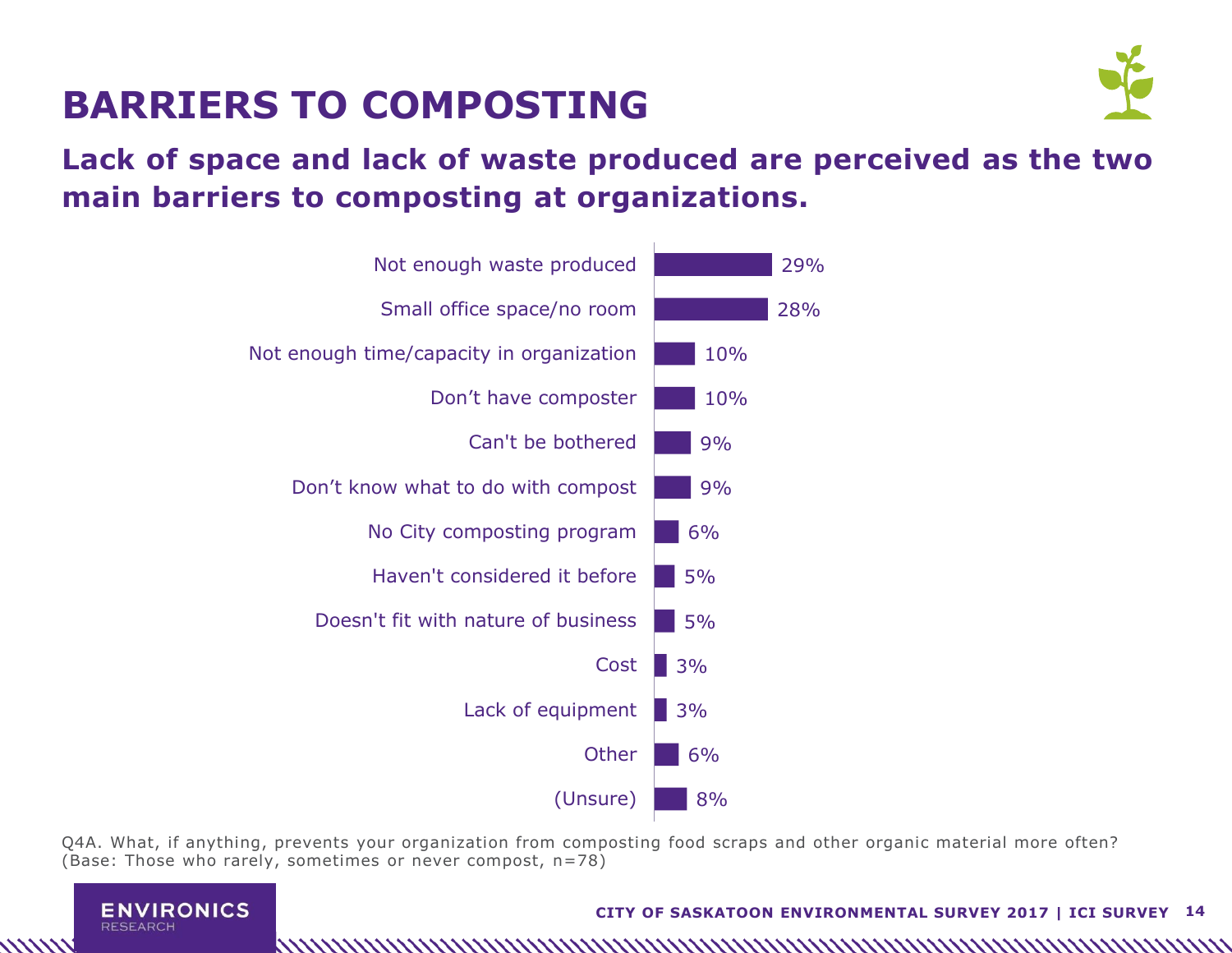

## **BARRIERS TO CONSERVING WATER**

**Organizations are most likely to indicate they do not use enough water to make conservation efforts worthwhile.**



Q4A. What, if anything, prevents your organization from conserving water by fixing leaks, turning off taps or reducing outdoor watering more often? (Base: Those who rarely, sometimes or never conserve water, n=22)

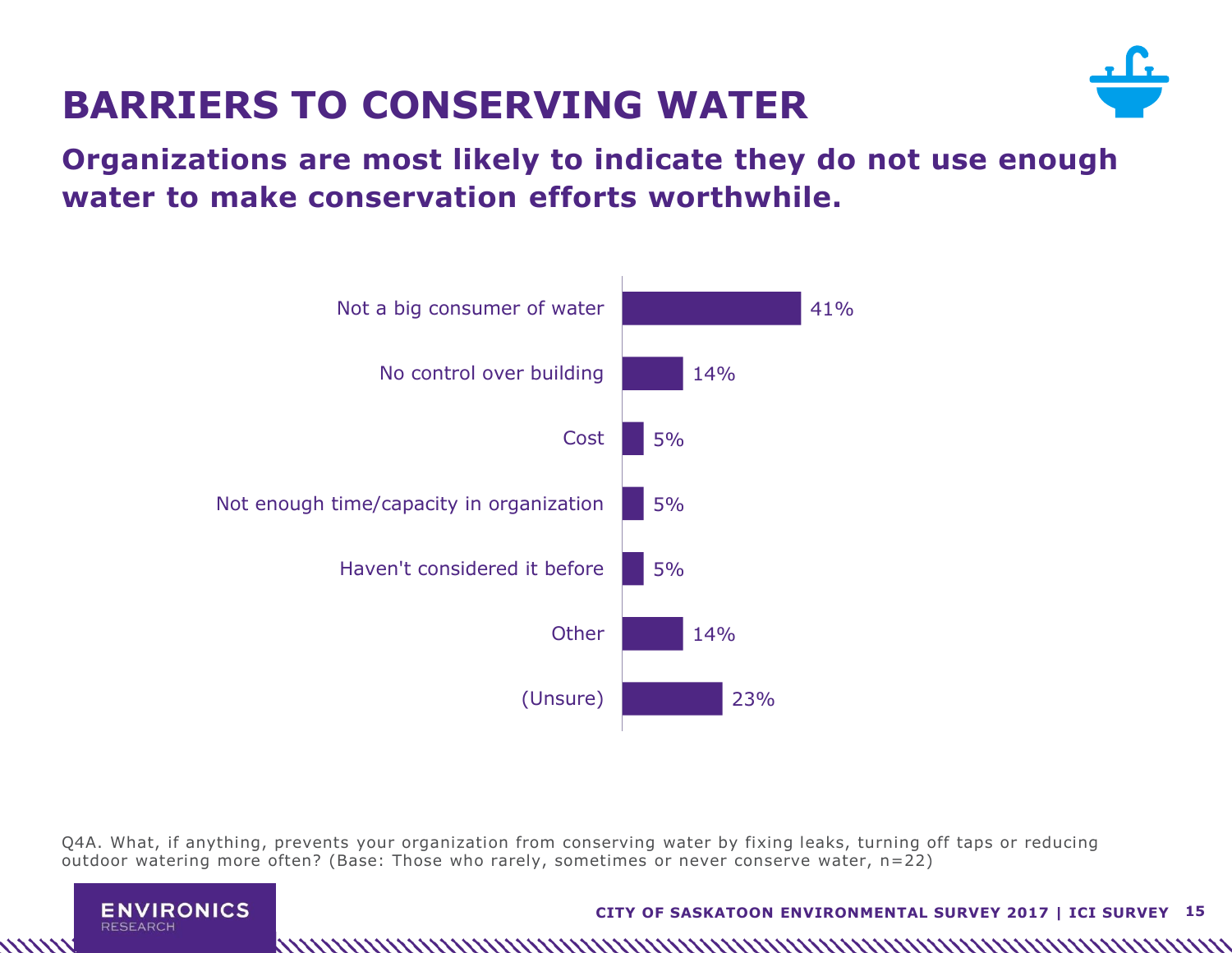

#### **Forgetfulness, as well as the need to leave lights on for specific purposes, are the main reasons why lights/electronics stay on.**



Q4A. What, if anything, prevents your organization from turning off lights and electronics when not in use more often? (Base: Those who rarely, sometimes or never turn off lights/electronics, n=29)



#### **CITY OF SASKATOON ENVIRONMENTAL SURVEY 2017 | ICI SURVEY 16**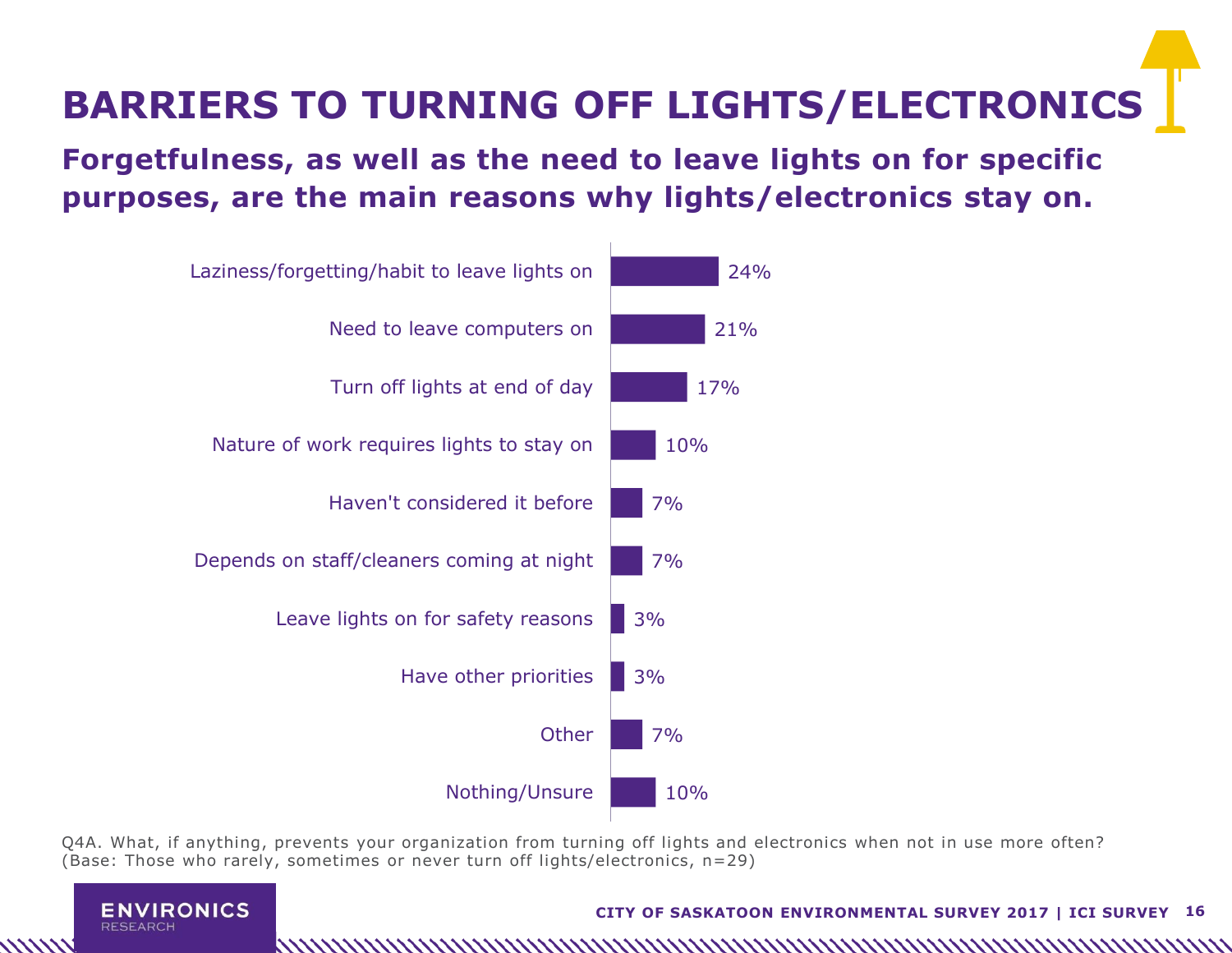

# **BARRIERS TO AVOID IDLING VEHICLES**

**Ingrained habits, as well as weather, are barriers that prevent organizations from curbing idling of vehicles.**



Q4A. What, if anything, prevents your organization from avoiding idling company vehicles more often? (Base: Those who rarely, sometimes or never avoid idling company vehicles, n=28)



#### **CITY OF SASKATOON ENVIRONMENTAL SURVEY 2017 | ICI SURVEY 17**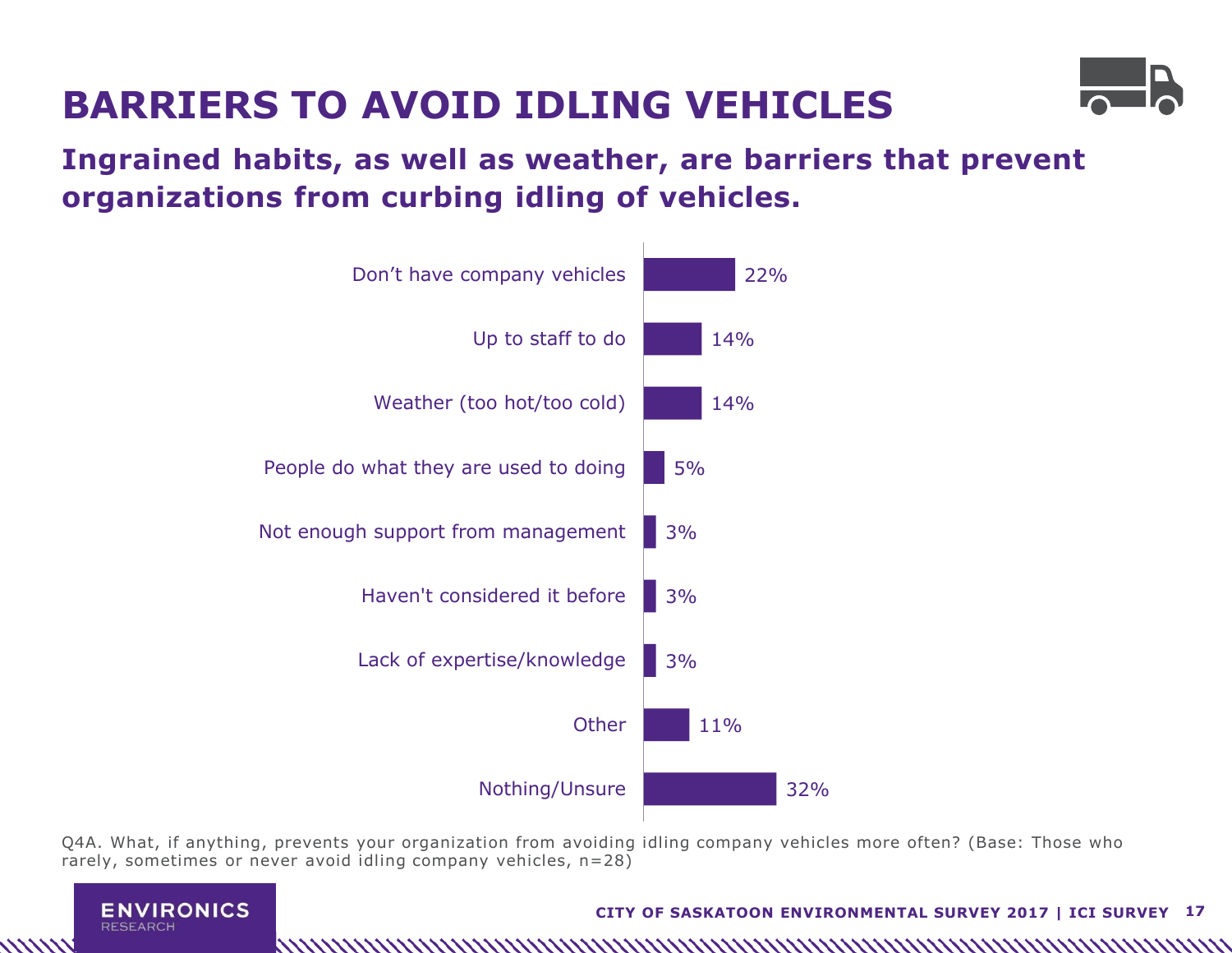# **USE OF ENVIRONMENTALLY FRIENDLY TECHNOLOGY**

**Three quarters of organizations use energy-efficient lighting and programmable thermostats to reduce heat during off-peak times.**



Q5. Which of the following items, if any, have you installed at your organization to reduce your organization's environmental impact?



**CITY OF SASKATOON ENVIRONMENTAL SURVEY 2017 | ICI SURVEY 18**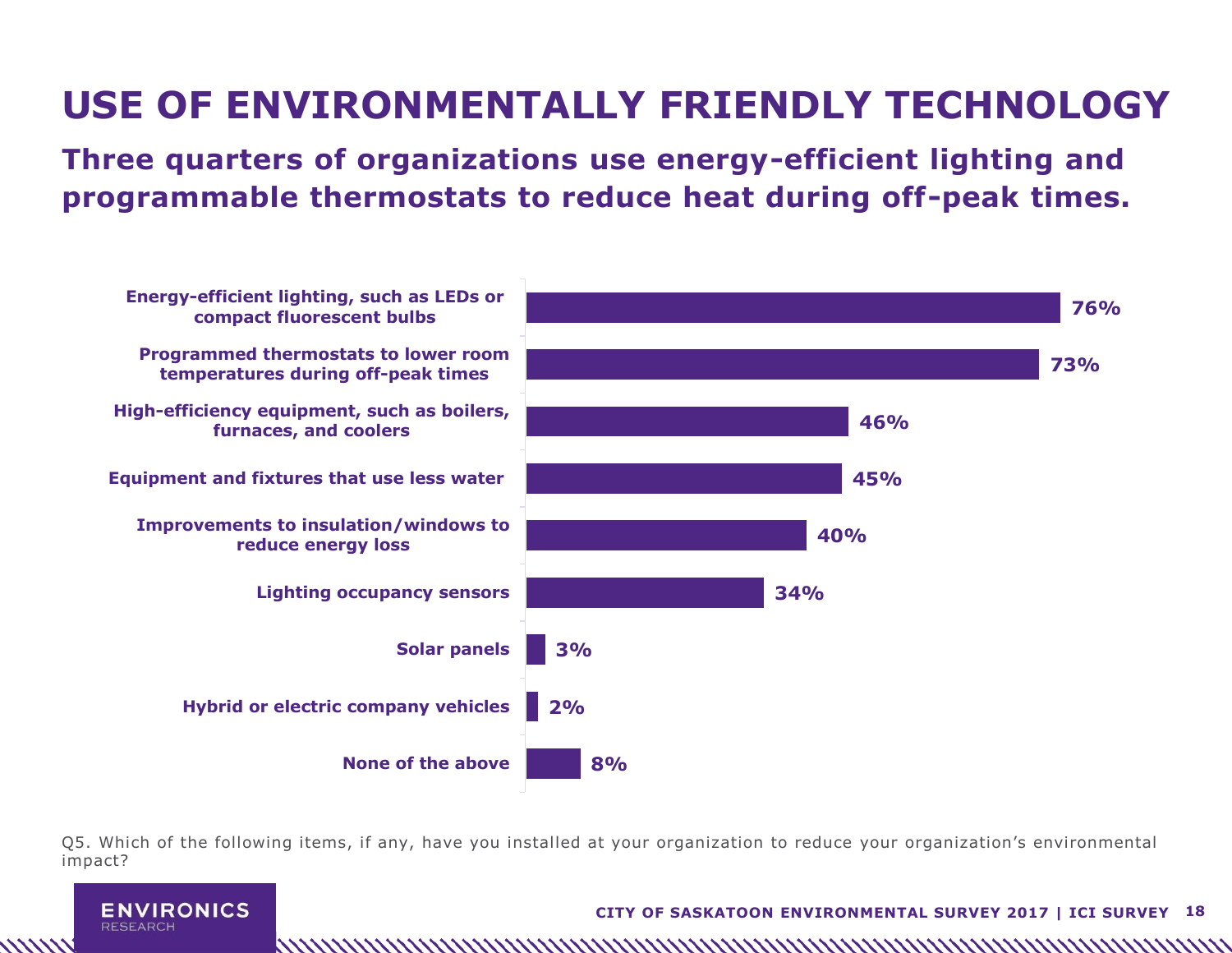## **BARRIERS TO MAKING IMPROVEMENTS**

**Not having control over a facility and the cost of these improvements are the two main barriers to adaptation.**

|                                            | <b>Insulation/windows</b> | <b>Solar Panels</b> | <b>Water-saving</b><br>equipment/fixtures |
|--------------------------------------------|---------------------------|---------------------|-------------------------------------------|
| Don't own/manage facility                  | 43%                       | 39%                 | 25%                                       |
| <b>Cost/too expensive</b>                  | 28%                       | <b>34%</b>          | <b>15%</b>                                |
| Unnecessary/not required                   | 12%                       | 6%                  |                                           |
| Lack of knowledge/haven't<br>considered it | 4%                        | 7%                  | 6%                                        |
| Can't be bothered/not a priority           | 4%                        | $1\%$               | 2%                                        |
| Don't use much water                       | ٠                         | -                   | 27%                                       |
| Not available to us                        | ۰                         | 5%                  | ۰                                         |

What, if anything, prevents your organization from…

Q4A. improving insulation or windows to reduce energy loss? (Base: Those who have not installed new insulation/windows,  $n = 54$ )

Q4B. … installing solar panels? (Base: Those who have not installed solar panels, n=122)

Q4C. … installing equipment and fixtures that use less water? (Base: Those who have not installed water -saving equipment/fixtures, n=52)



1111111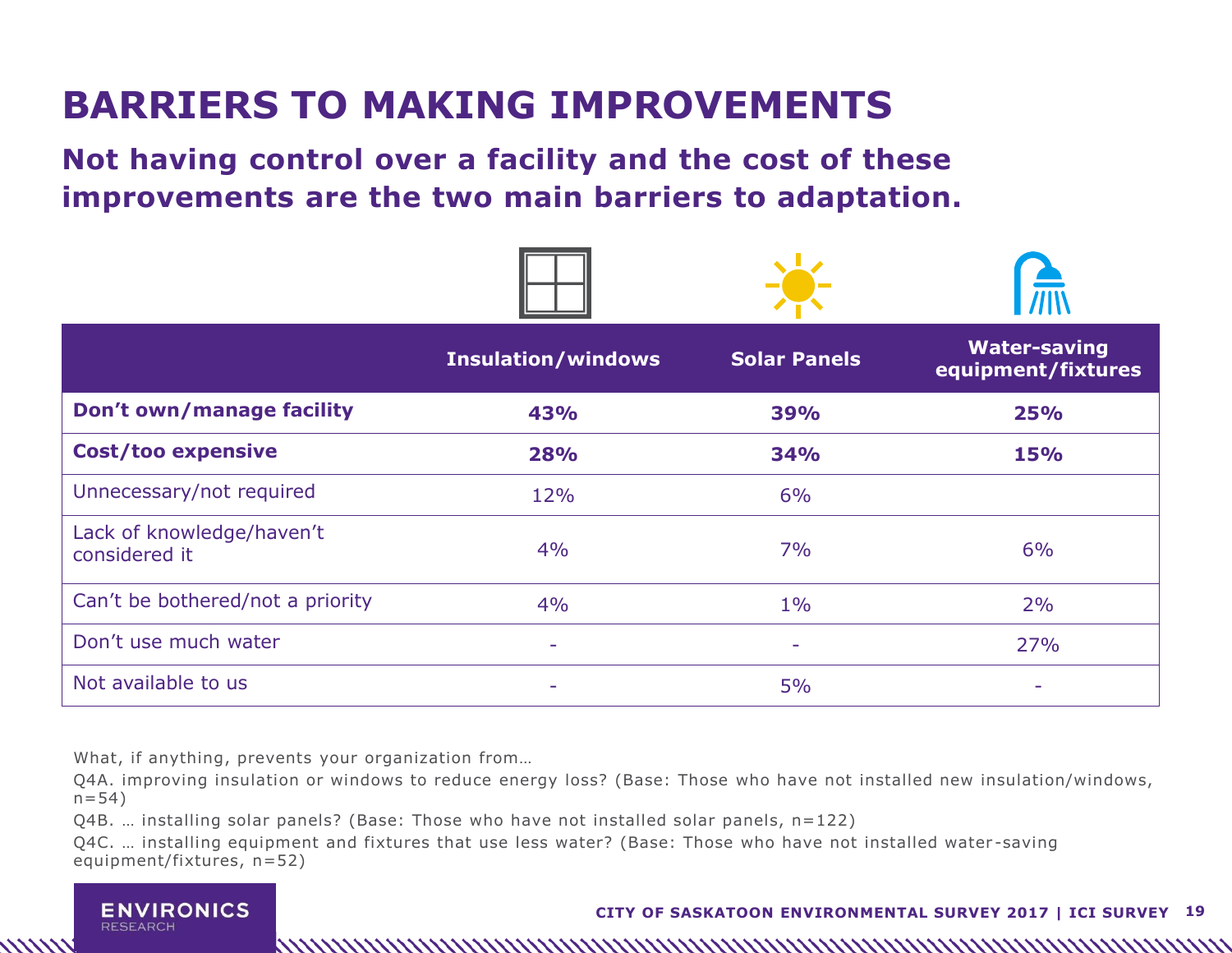### **USE OF ENVIRONMENTALLY-FRIENDLY PRODUCTS AND SERVICES**

**More than half of Saskatoon organizations always or often purchase environmentally-friendly products and services.**



Q6. To what extent is your organization purchasing environmentally-friendly products and services? Are you doing this …



#### **CITY OF SASKATOON ENVIRONMENTAL SURVEY 2017 | ICI SURVEY 20**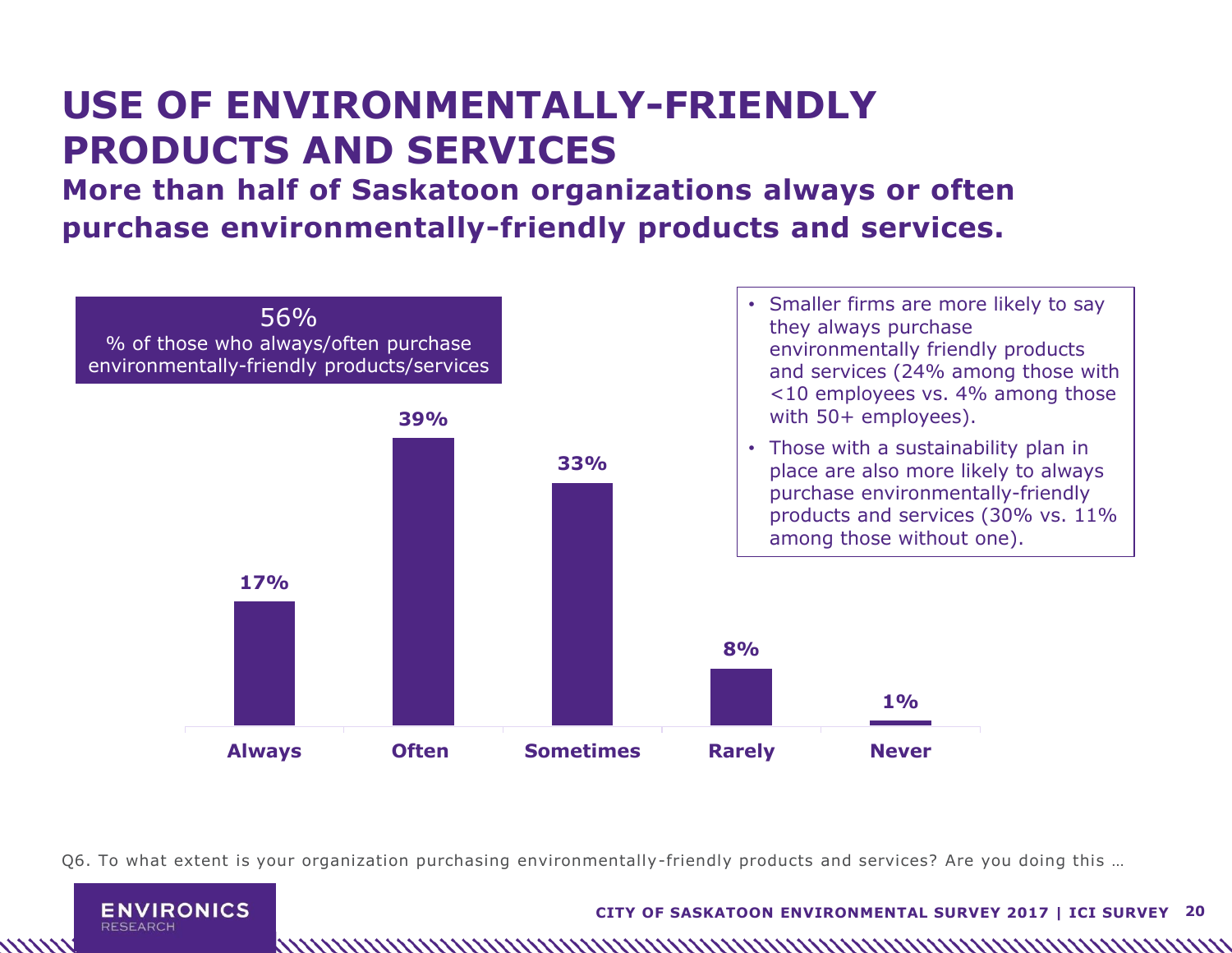# **ENVIRONMENTAL SUSTAINABILITY PLANS**

**Three in ten organizations currently have an environmental sustainability plan in place, with large organizations more likely to have done this planning.**



Q7. Does your organization have an environmental sustainability plan in place?



1111111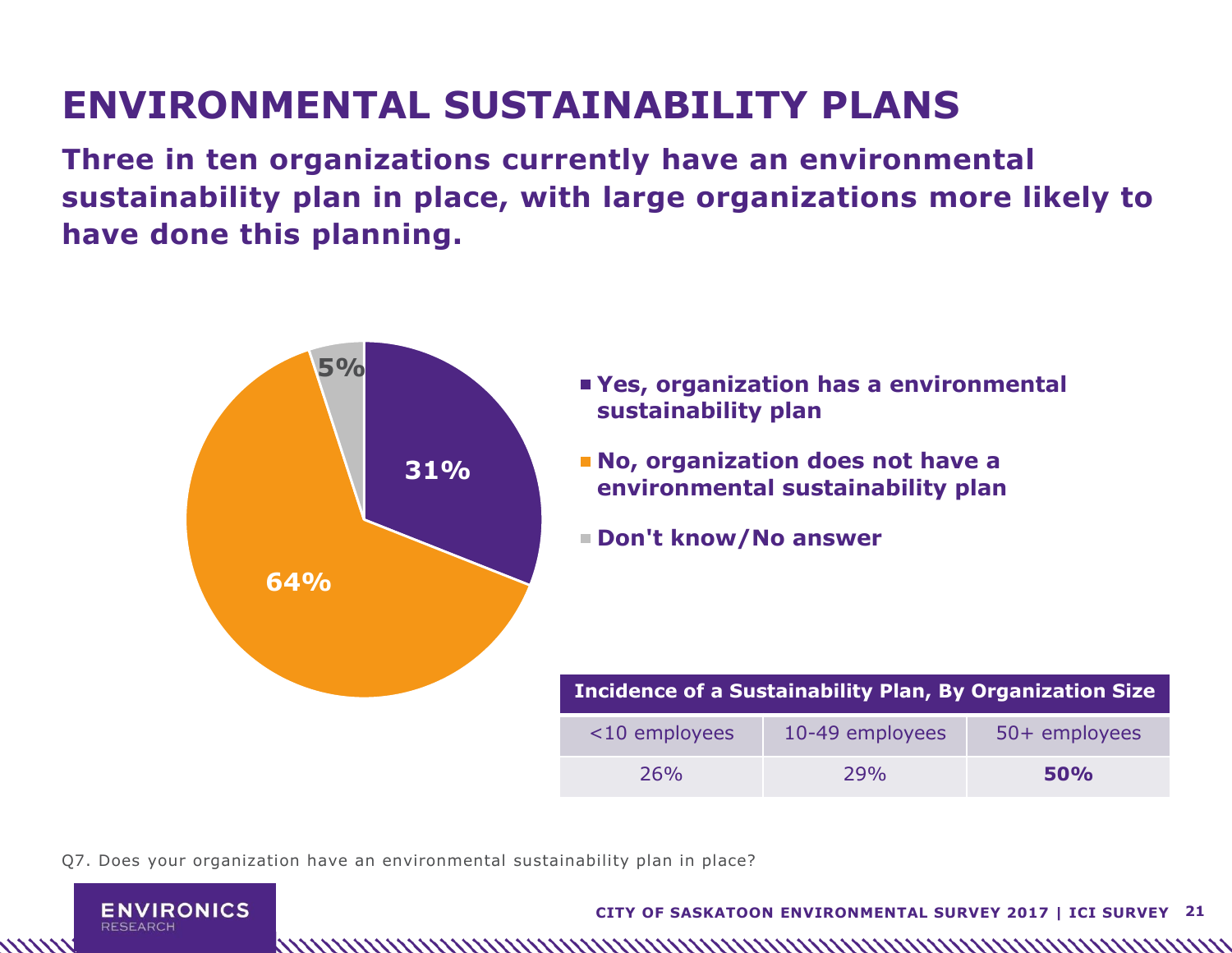# **Perceptions of Saskatoon's Environmental Performance**

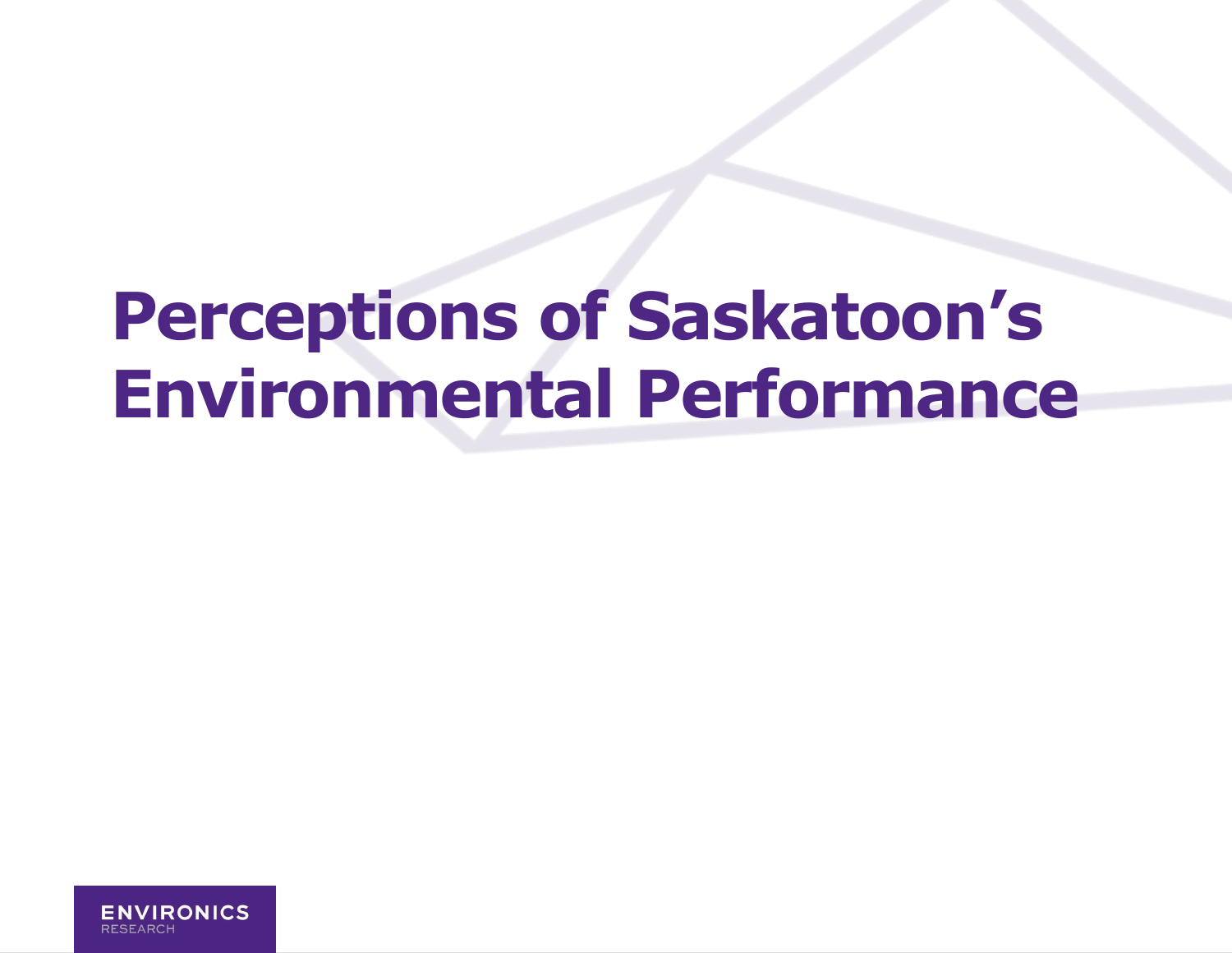### **PERCEPTIONS OF THE CITY'S ENVIRONMENTAL PERFORMANCE**

**Three in ten consider the City of Saskatoon to be doing an excellent or good job in helping organizations reduce their environmental impact.**



Q8. How would you rate the City of Saskatoon's efforts to help organizations in the City reduce their environmental impact? Would you say it is doing …

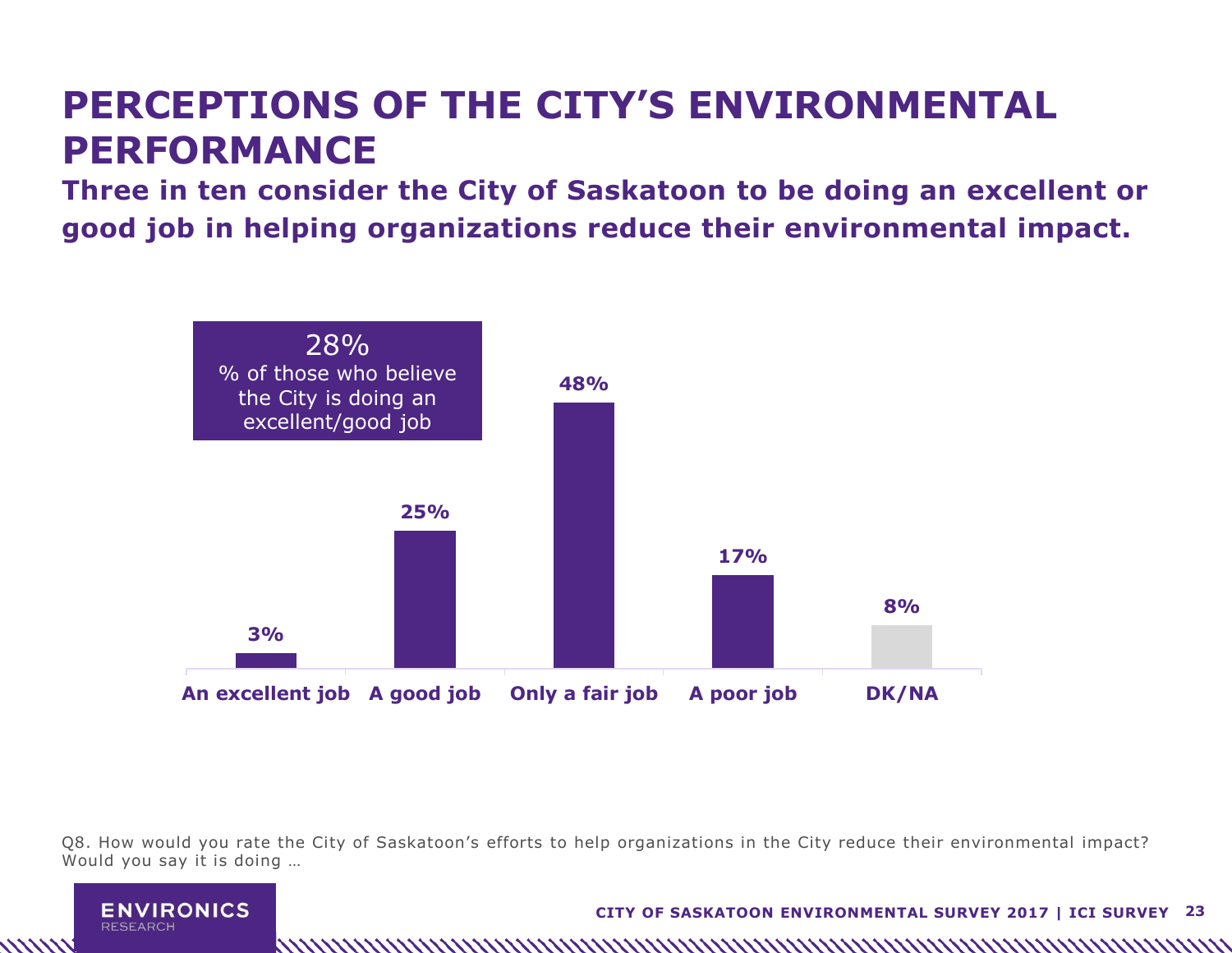### **INTEREST IN RECEIVING ENVIRONMENTAL SUPPORT FROM THE CITY**

**More than eight in ten organizations are interested in having the City support their efforts to reduce environmental impact.**



Q9. How interested are you in having the City of Saskatoon support organizations' efforts to reduce their environmental impact?

\*Top-2 refers to those who are very/somewhat interested



**CITY OF SASKATOON ENVIRONMENTAL SURVEY 2017 | ICI SURVEY 24**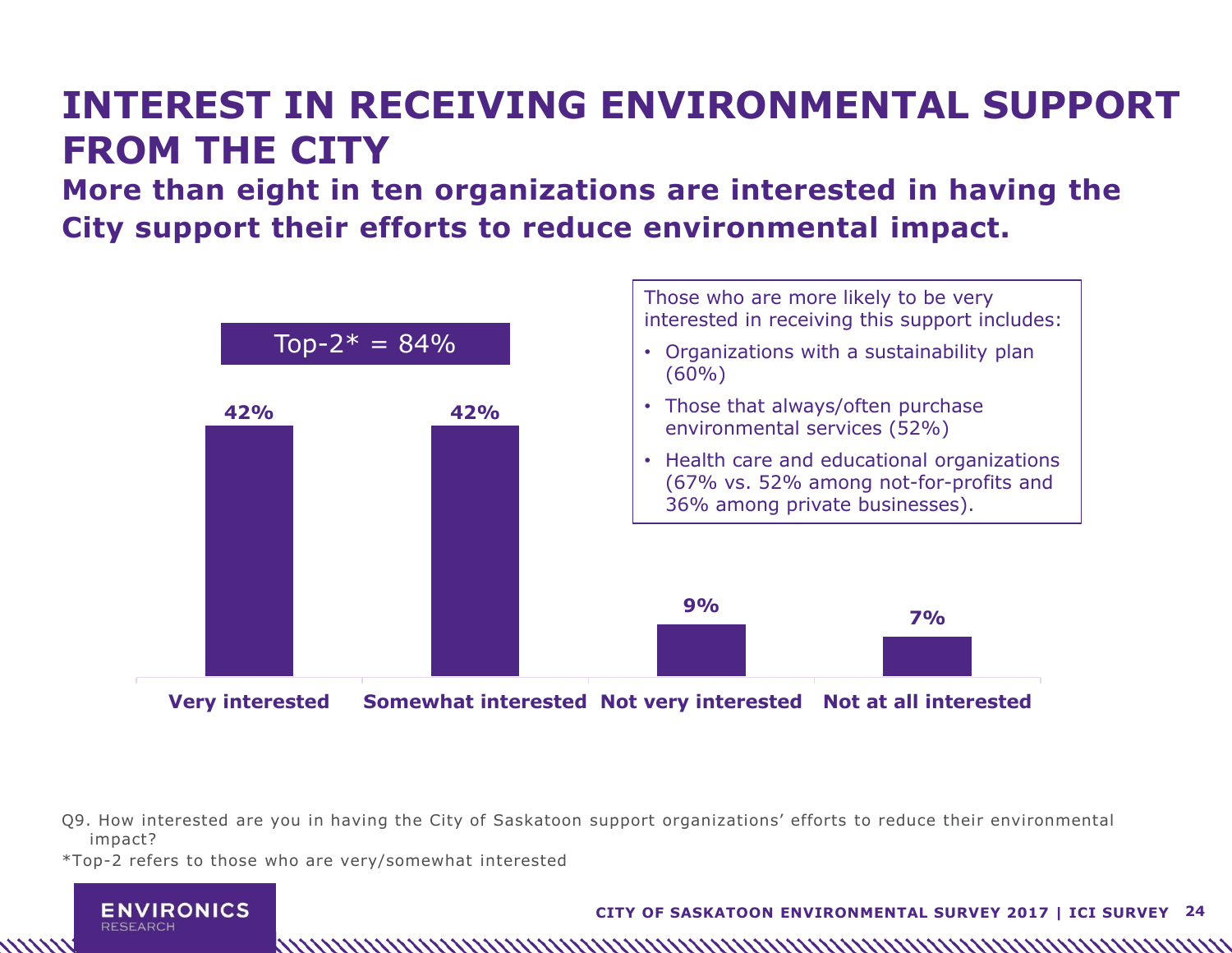# **Views Regarding Climate Change**

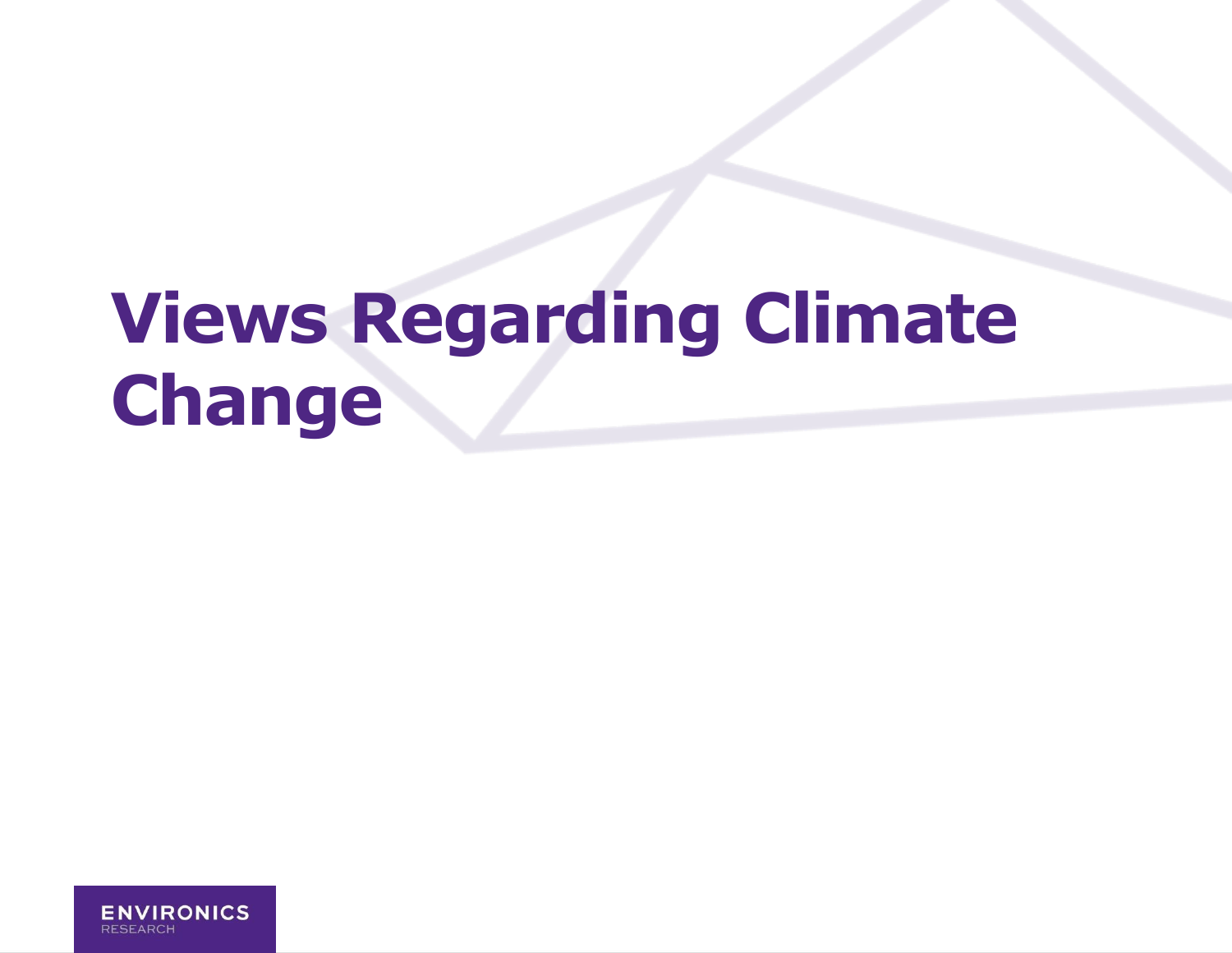## **VIEWS ON CLIMATE CHANGE**

**Three in ten organizations believe climate change will have a major impact on them, with large organizations more likely to be bracing for the effects of climate change.**



- 
- **Minor impact**
- **No impact**

**Don't know/Not applicable**

| <b>Views on Climate Change By Company Size</b> |                     |                        |                    |  |
|------------------------------------------------|---------------------|------------------------|--------------------|--|
|                                                | $<$ 10<br>employees | $10 - 49$<br>employees | $50+$<br>employees |  |
| Major impact                                   | 28%                 | 22%                    | 46%                |  |
| Minor impact                                   | 41%                 | 55%                    | 33%                |  |
| No impact                                      | 28%                 | 22%                    | 21%                |  |
| DK/NA                                          | 4%                  | 2%                     |                    |  |

Q10. Do you believe that a changing climate will have a major impact, a minor impact or no impact on your organization within the next 10 years?

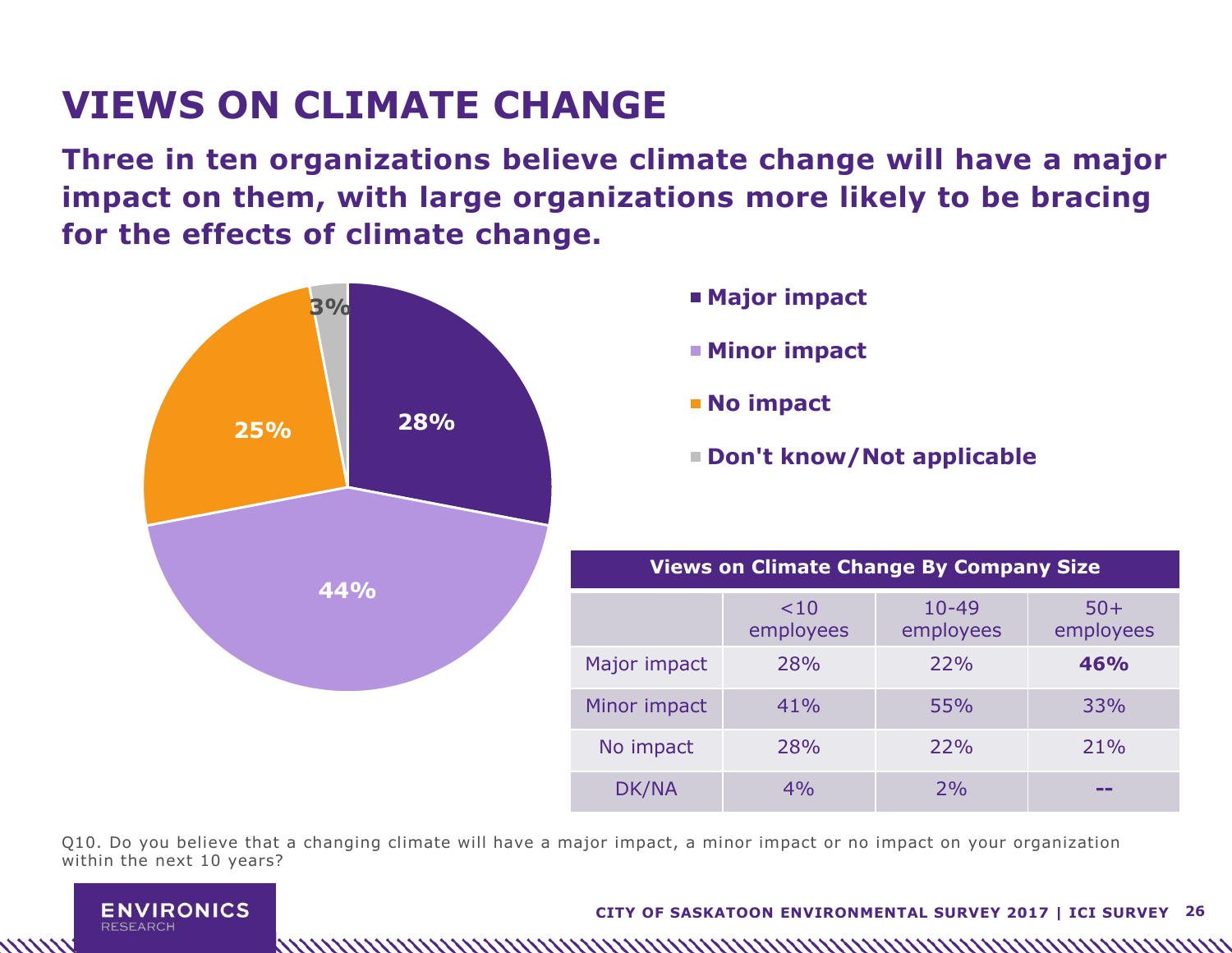### **Organizations are most likely to be concerned about higher costs ORGANIZATIONAL CONCERN ABOUT CLIMATE CHANGE**

#### **for energy, insurance and public services.**



Q12. How concerned is your organization about each of the potential impacts of a changing climate?

\*Top-2 refers to those who are very/somewhat concerned



**////////** 

#### **CITY OF SASKATOON ENVIRONMENTAL SURVEY 2017 | ICI SURVEY 27**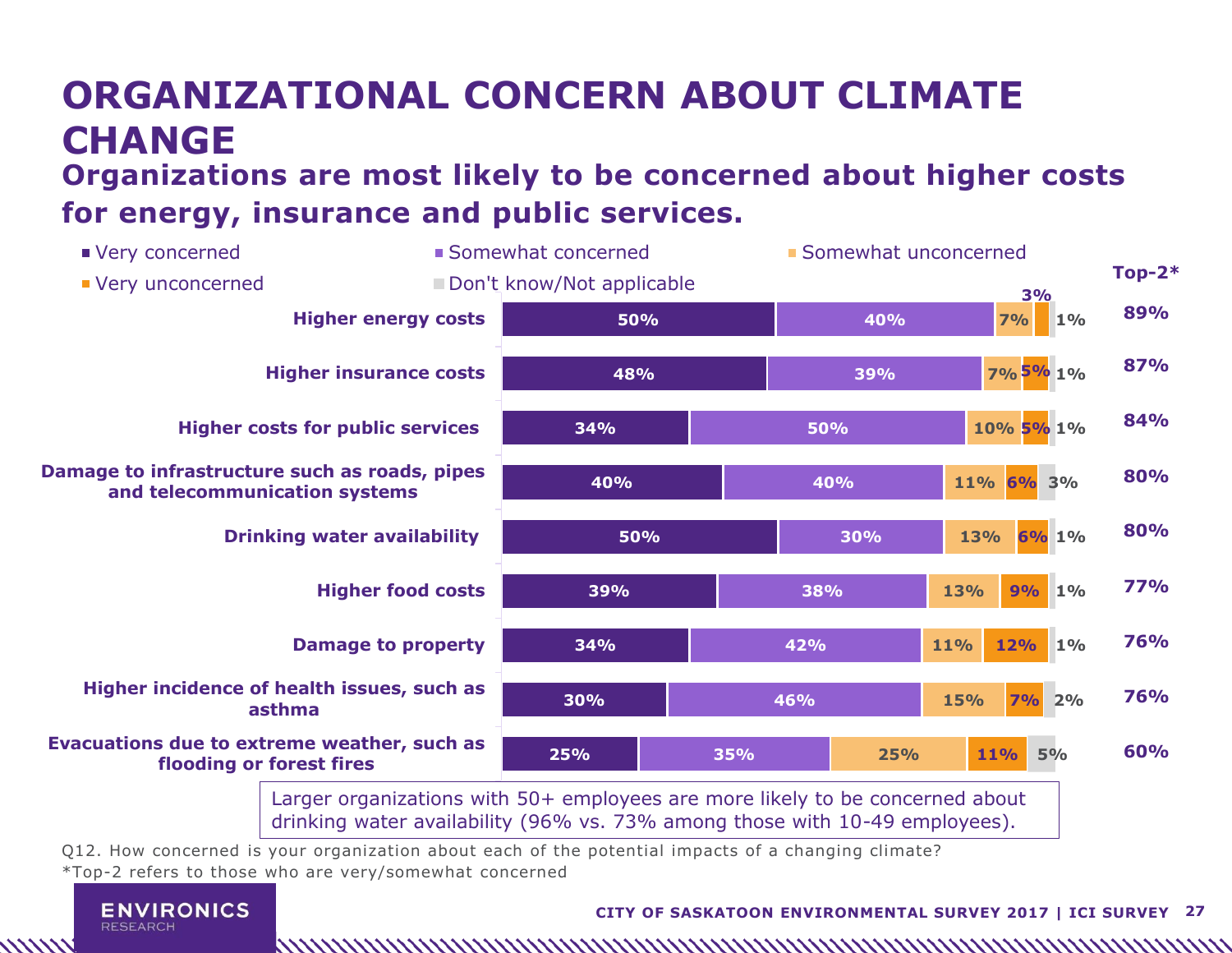# **PREPAREDNESS FOR CLIMATE CHANGE IMPACTS**

#### **More than half of organizations believe they are at least somewhat prepared to deal with extreme storms and flooding.**



Q11. Many businesses and organizations are taking action to adapt to a changing climate. How prepared is your organization to deal with the following impacts of climate change?

\*Top-2 includes those who are very or somewhat prepared



////////

#### **CITY OF SASKATOON ENVIRONMENTAL SURVEY 2017 | ICI SURVEY 28**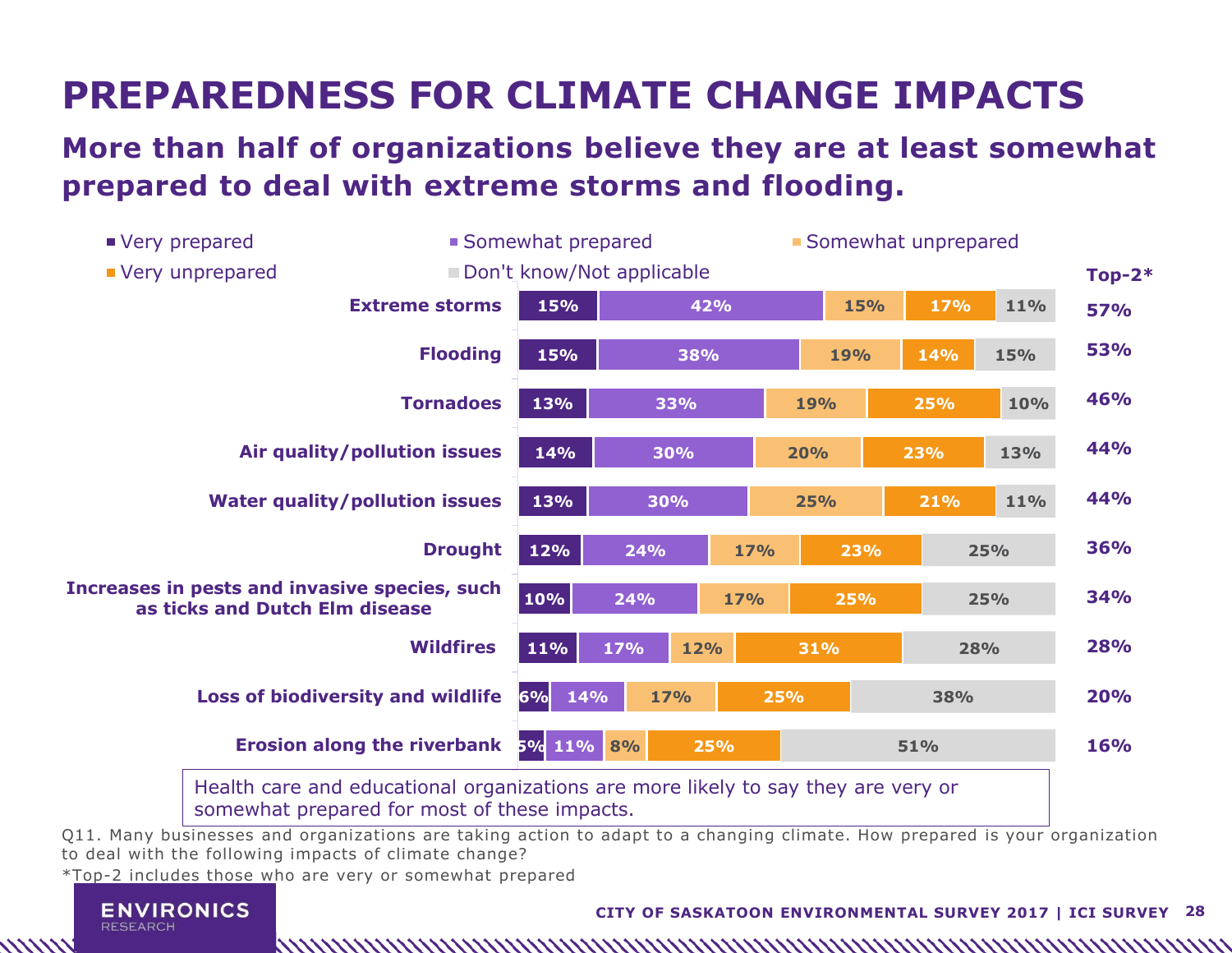# **Corporate Environmental Perceptions**

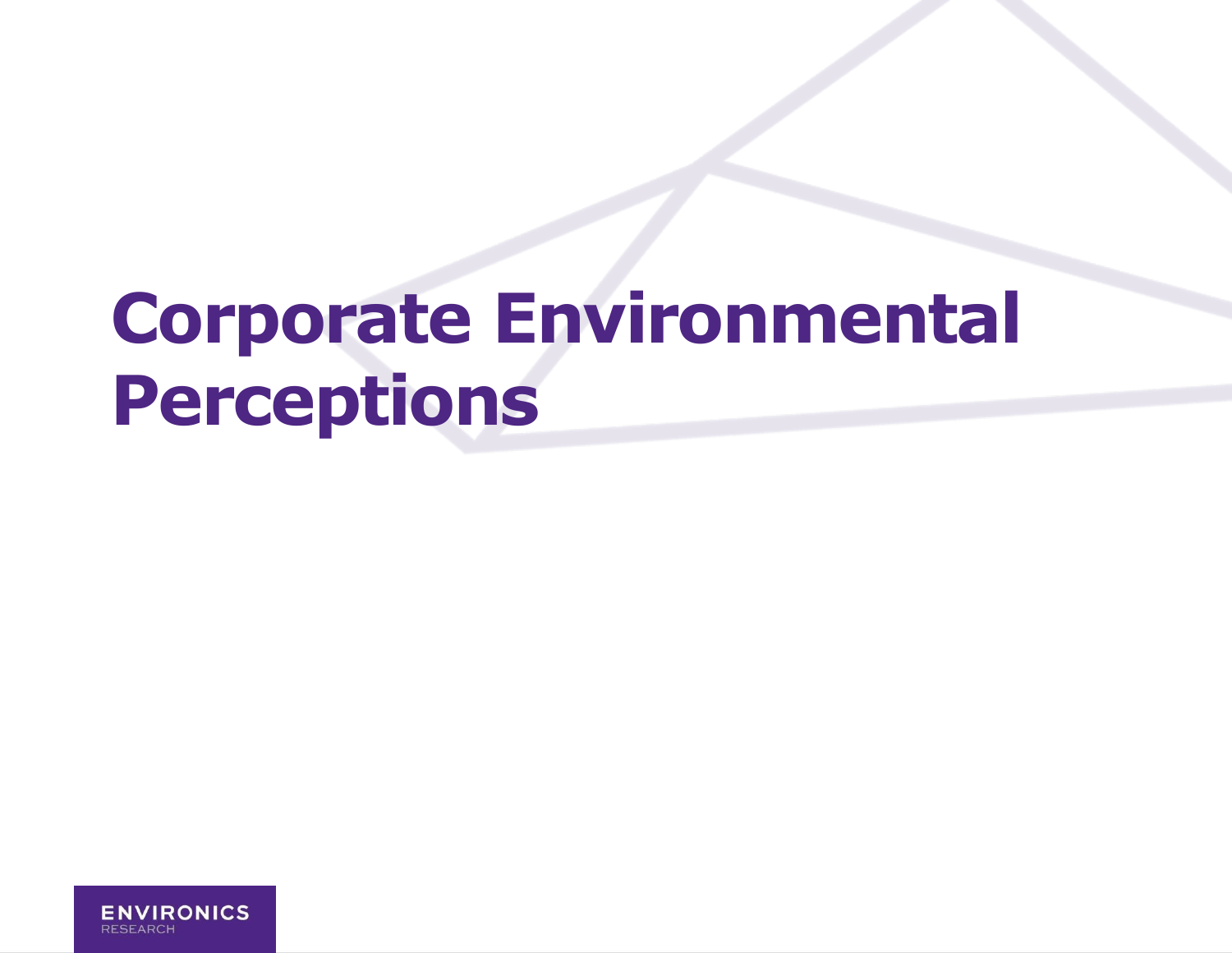# **ATTITUDES REGARDING ENVIRONMENTAL ISSUES**

#### **More than four in five agree that their clients expect them to act in an environmentally responsible manner.**

■ Strongly agree ■ Somewhat agree ■ Somewhat disagree ■ Strongly disagree ■ Don't know/Not applicable



\*Top-2 includes those who strongly/somewhat agree



////////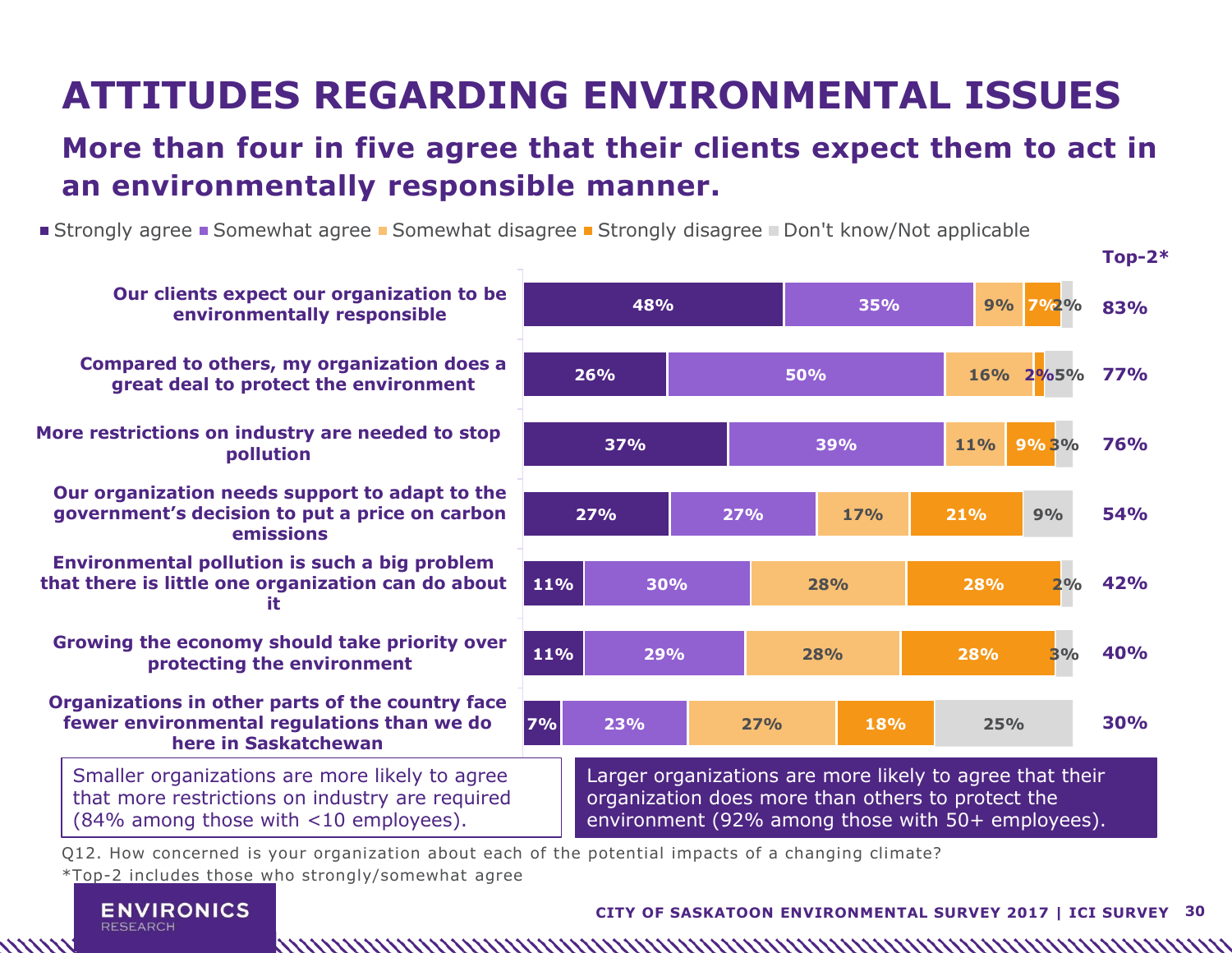# **Information Sources**

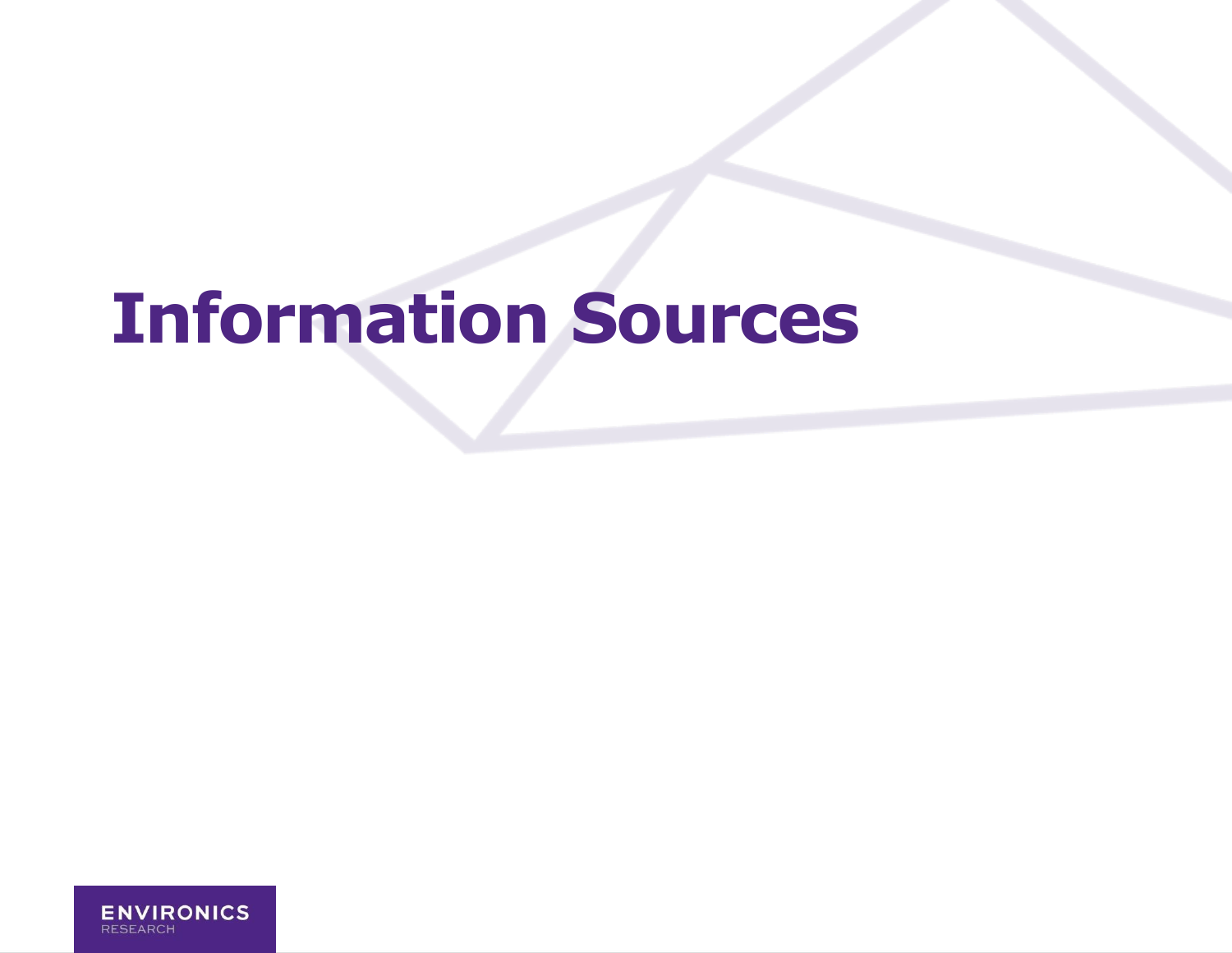### **INFORMATION SOURCES ON ENVIRONMENTAL ISSUES**

#### **Organizations are most likely to obtain information about environmental issues online or through the news media.**



Q14. What are the main sources of information your organization uses to learn about environmental issues?



**CITY OF SASKATOON ENVIRONMENTAL SURVEY 2017 | ICI SURVEY 32**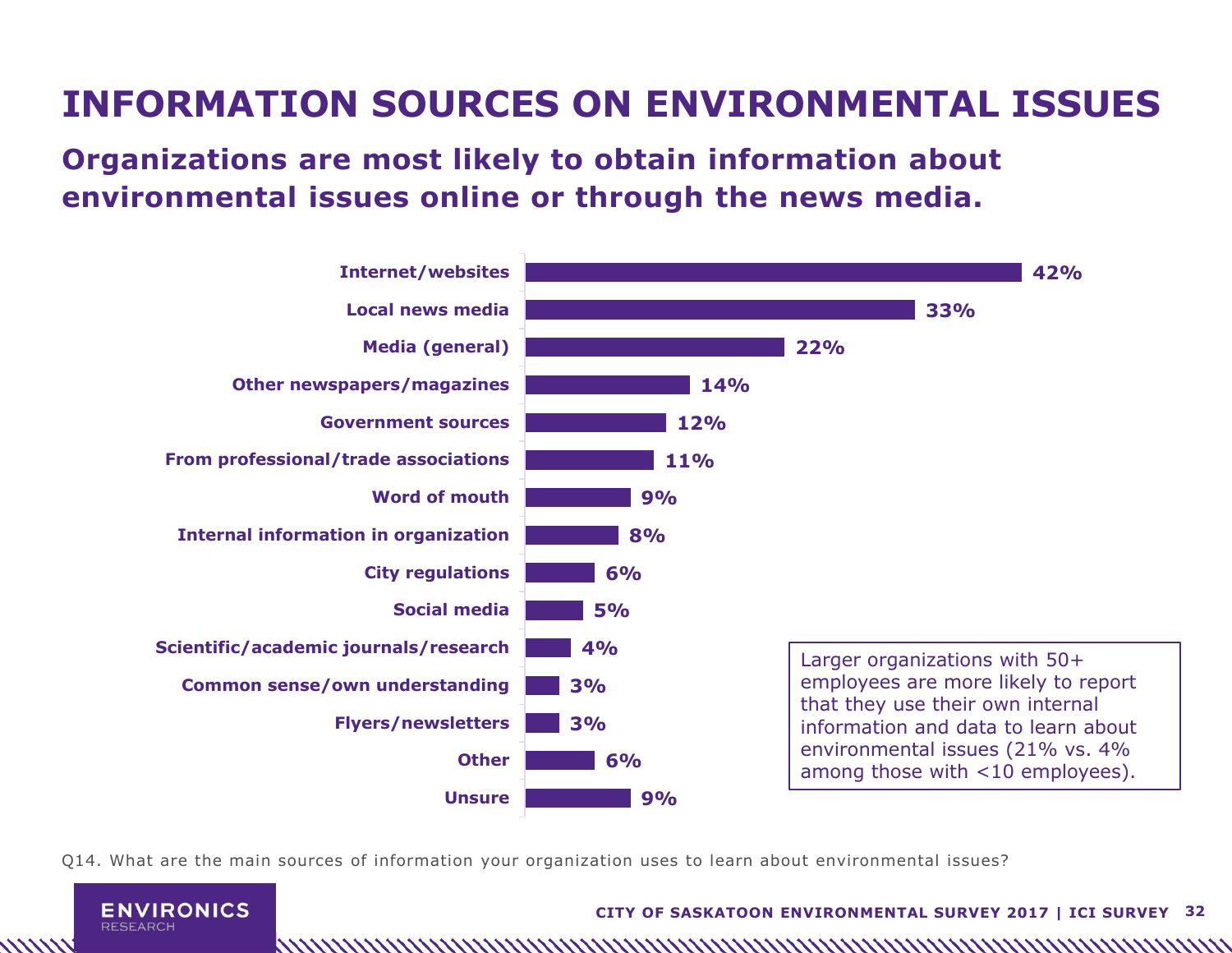# **Conclusions & Recommendations**

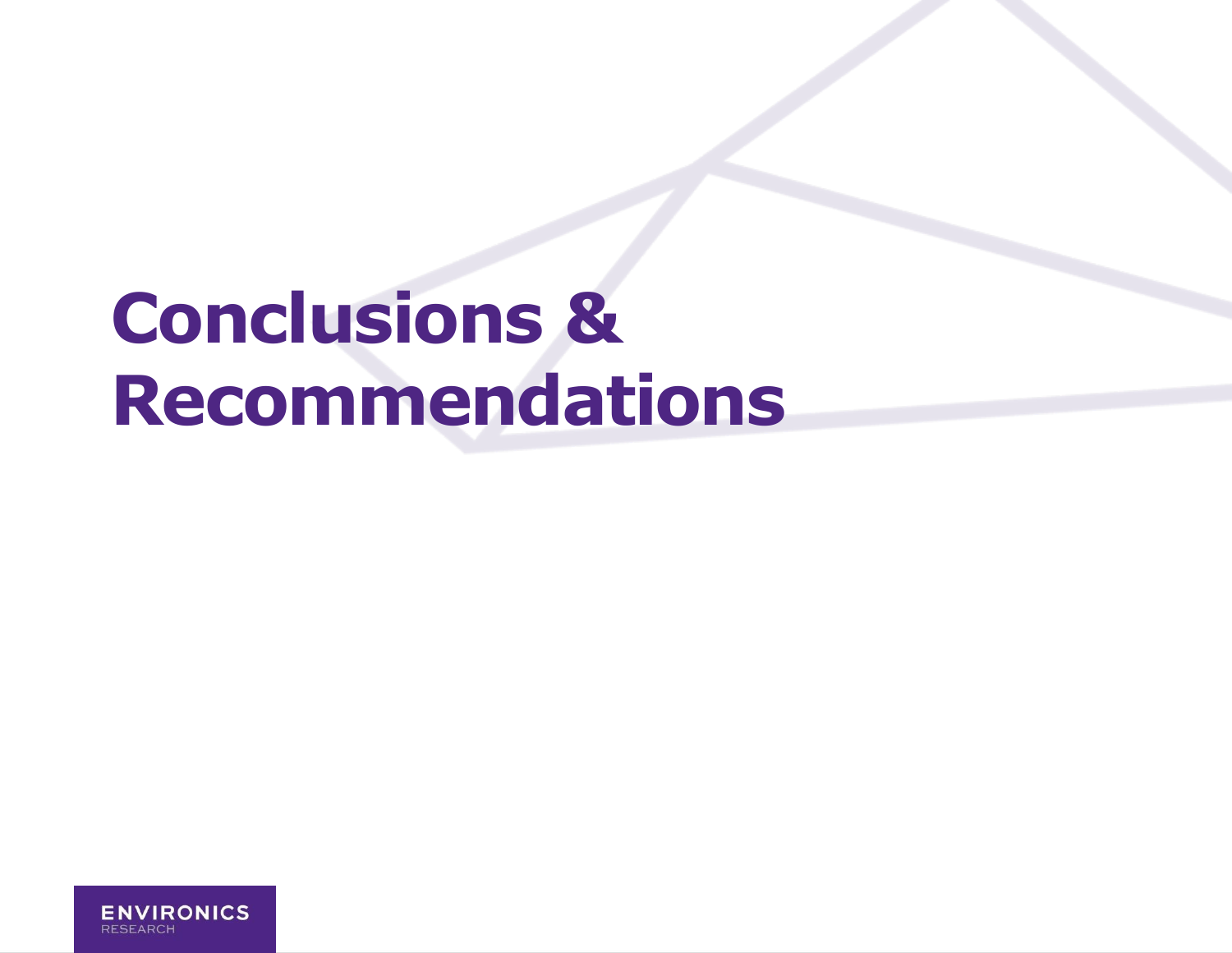### **CONCLUSIONS/RECOMMENDATIONS**

- ▶ Industrial, commercial and institutional organizations in Saskatoon are concerned about environmental issues; however, these concerns are more likely to be related to waste and recycling and less about climate change and the impacts it will have on their operations. There is a relatively high level of interest in having the City of Saskatoon provide support to organizations, with this interest higher among public sector organizations that have the mandate (and a higher degree of capacity) to develop sustainability plans.
- ▶ When it comes to encouraging environmentally-friendly behaviours among ICI organizations, the key barriers appear to be practical limitations on what can be done (which are exacerbated, in part, by many organizations not having control over their buildings) and altering ingrained behaviours that take a concerted degree of effort to change.
	- The City should examine how it can best reach out to businesses and not-for-profit organizations, particularly those who may not be able to directly control their environmental behaviours because they do not operate their buildings. This may involve focusing on changing behaviours these organizations have control over, such as discouraging idling, turning off electronics and encouraging active transportation. This could be achieved by providing information to these organizations via key information channels, including the City's website, local media and business organizations.

At the same time, the City should also look at approaches that would encourage property management companies (as well as companies responsible for their own buildings) to provide more sustainable amenities, including installing energy- and water-saving devices. Because the cost of these improvements is a significant barrier, messaging related to these efforts should be focused on how these improvements can save these organizations money.



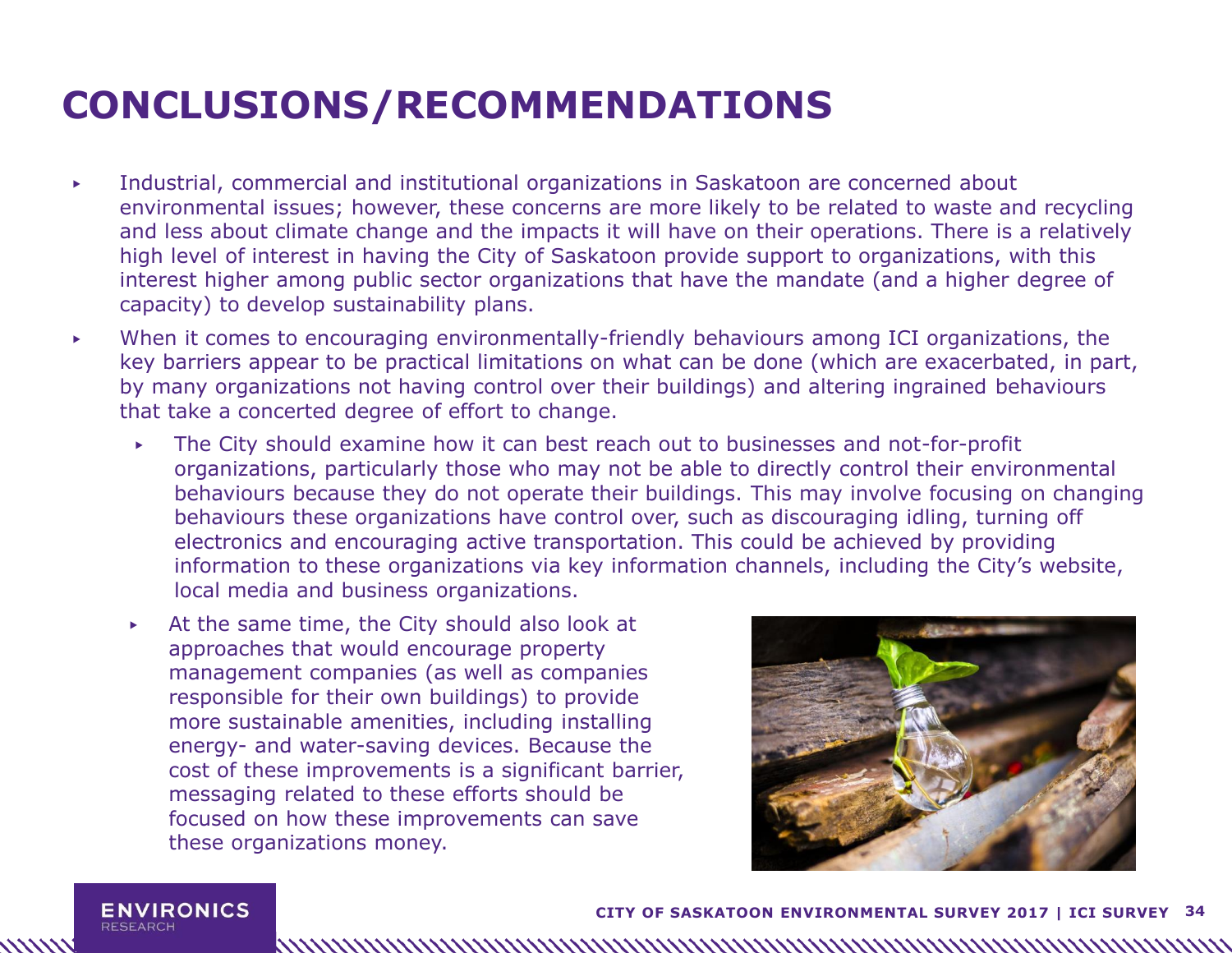### **CONCLUSIONS/RECOMMENDATIONS** CONTINUED



- There is a clear expectation, particularly among larger organizations, that environmental responsibility is a core part of their business. The majority of organizations also believe that they do more than their fair share to protect the environment.
	- The City should leverage these perceptions to continue encouraging organizations to do their part and consider sharing specific success stories that may encourage other organizations to do their part to be more sustainable.
- ▶ Organizations are most likely to obtain information about the environment on their own online, or through a variety of different news media. The City should primarily use these channels to communicate about environmental issues with ICI organizations, and supplement this with outreach to individual organizations and industry/trade associations, which also play an important role in disseminating this information to their stakeholders.